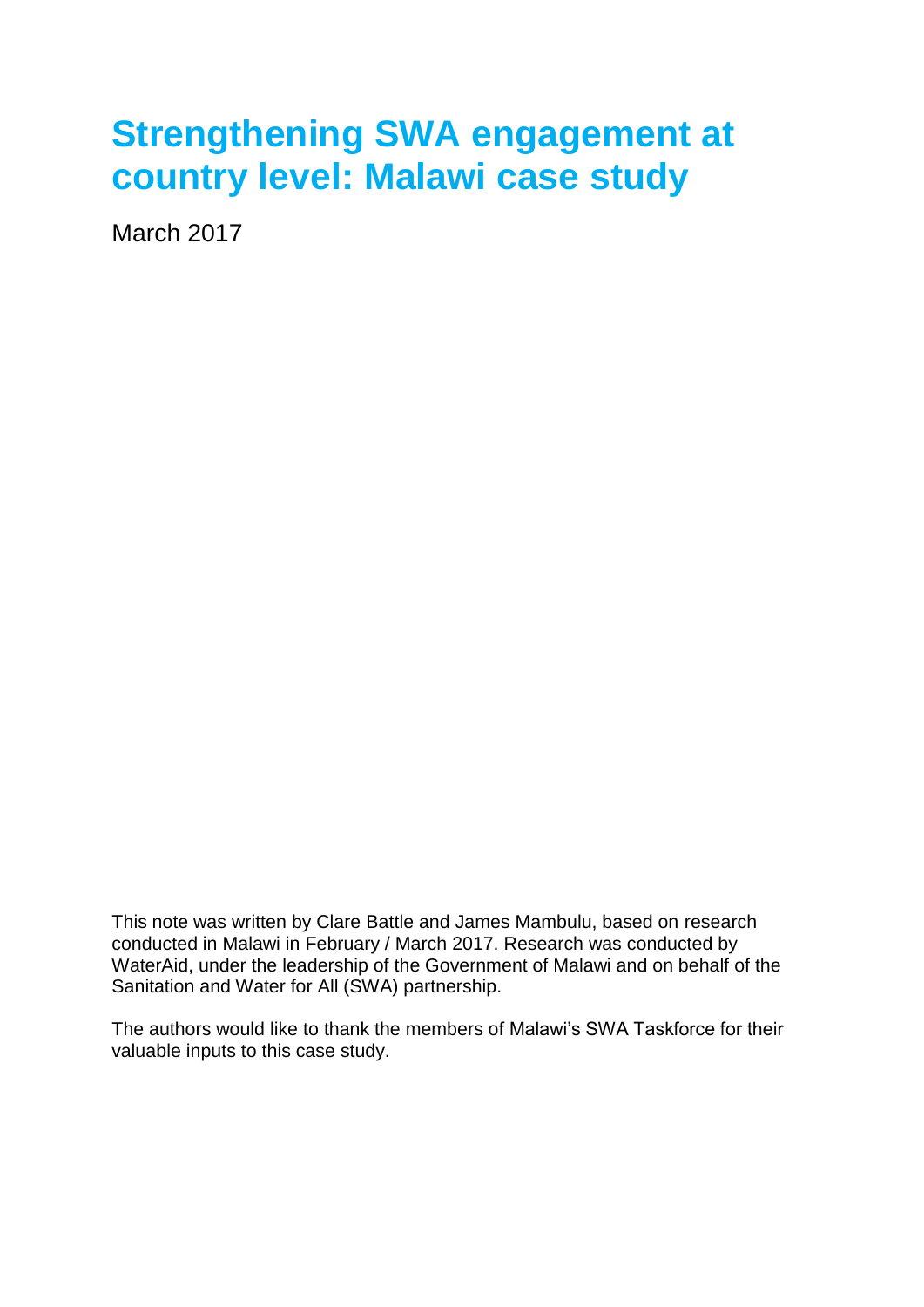

# **Contents**

| 1. |                                                               |  |  |
|----|---------------------------------------------------------------|--|--|
| 2. |                                                               |  |  |
| 3. |                                                               |  |  |
|    |                                                               |  |  |
|    |                                                               |  |  |
|    |                                                               |  |  |
|    |                                                               |  |  |
|    |                                                               |  |  |
|    |                                                               |  |  |
| 4. |                                                               |  |  |
| 5. |                                                               |  |  |
|    |                                                               |  |  |
|    |                                                               |  |  |
|    |                                                               |  |  |
| 6. |                                                               |  |  |
| 7. | Recommendations for strengthening SWA engagement in Malawi 32 |  |  |
| 8. |                                                               |  |  |
|    |                                                               |  |  |
|    |                                                               |  |  |

WaterAid is a registered charity: Australia: ABN 99 700 687 141. Canada: 119288934 RR0001. India: U85100DL2010NPL200169. Sweden: Org.nr: 802426-1268, PG: 90 01 62-9, BG: 900-1629.<br>UK: 288701 (England and Wales) and SC0394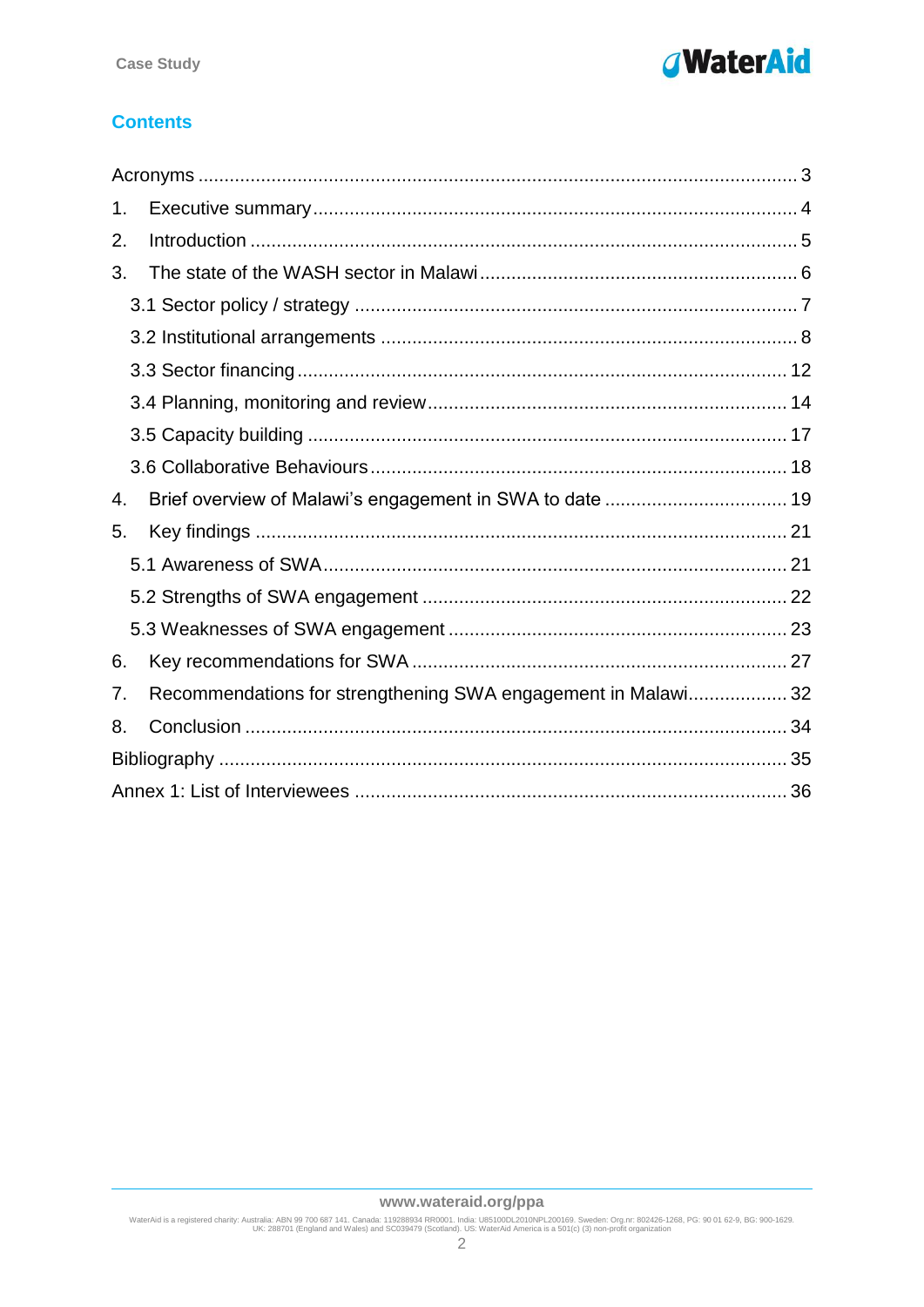

# <span id="page-2-0"></span>**Acronyms**

| <b>ADC</b>    | Area Development Committee                               |
|---------------|----------------------------------------------------------|
| <b>BBs</b>    | <b>SWA Building Blocks</b>                               |
| <b>CBs</b>    | <b>SWA Collaborative Behaviours</b>                      |
| <b>CSO</b>    | <b>Civil Society Organisation</b>                        |
| <b>DCT</b>    | <b>District Coordination Team</b>                        |
| <b>DEC</b>    | <b>District Executive Committee</b>                      |
| <b>DP</b>     | <b>Development Partners</b>                              |
| EP&D          | <b>Economic Planning and Development</b>                 |
| <b>FMM</b>    | <b>Finance Ministers' Meeting</b>                        |
| GoM           | Government of Malawi                                     |
| <b>HLM</b>    | <b>High Level Meeting</b>                                |
| <b>JICA</b>   | Japanese International Cooperation Agency                |
| <b>JSR</b>    | <b>Joint Sector Review</b>                               |
| M&E           | Monitoring and Evaluation                                |
| <b>MoAIWD</b> | Ministry of Agriculture Irrigation and Water Development |
| MoF           | <b>Ministry of Finance</b>                               |
| MoH           | Ministry of Health                                       |
| MoLG          | <b>Ministry of Local Government</b>                      |
| <b>MDG</b>    | <b>Millennium Development Goals</b>                      |
| <b>MGDS</b>   | <b>Malawi Growth and Development Strategy</b>            |
| <b>NGO</b>    | Non-Governmental Organisation                            |
| <b>NWDP</b>   | National Water Development Programme                     |
| O&M           | <b>Operations and Maintenance</b>                        |
| <b>PSIP</b>   | <b>Public Service Investment Programme</b>               |
| <b>SDG</b>    | <b>Sustainable Development Goal</b>                      |
| <b>SIP</b>    | Sector Investment Plan                                   |
| <b>SMM</b>    | Sector Ministers' Meeting                                |
| <b>SPR</b>    | Sector Performance Report                                |
| <b>SWA</b>    | Sanitation and Water for All                             |
| <b>SWAp</b>   | Sector Wide Approach                                     |
| <b>SWG</b>    | <b>Sector Working Group</b>                              |
| <b>TWG</b>    | <b>Technical Working Group</b>                           |
| <b>WESNeT</b> | <b>Water and Environmental Sanitation Network</b>        |
|               |                                                          |

#### **www.wateraid.org/ppa**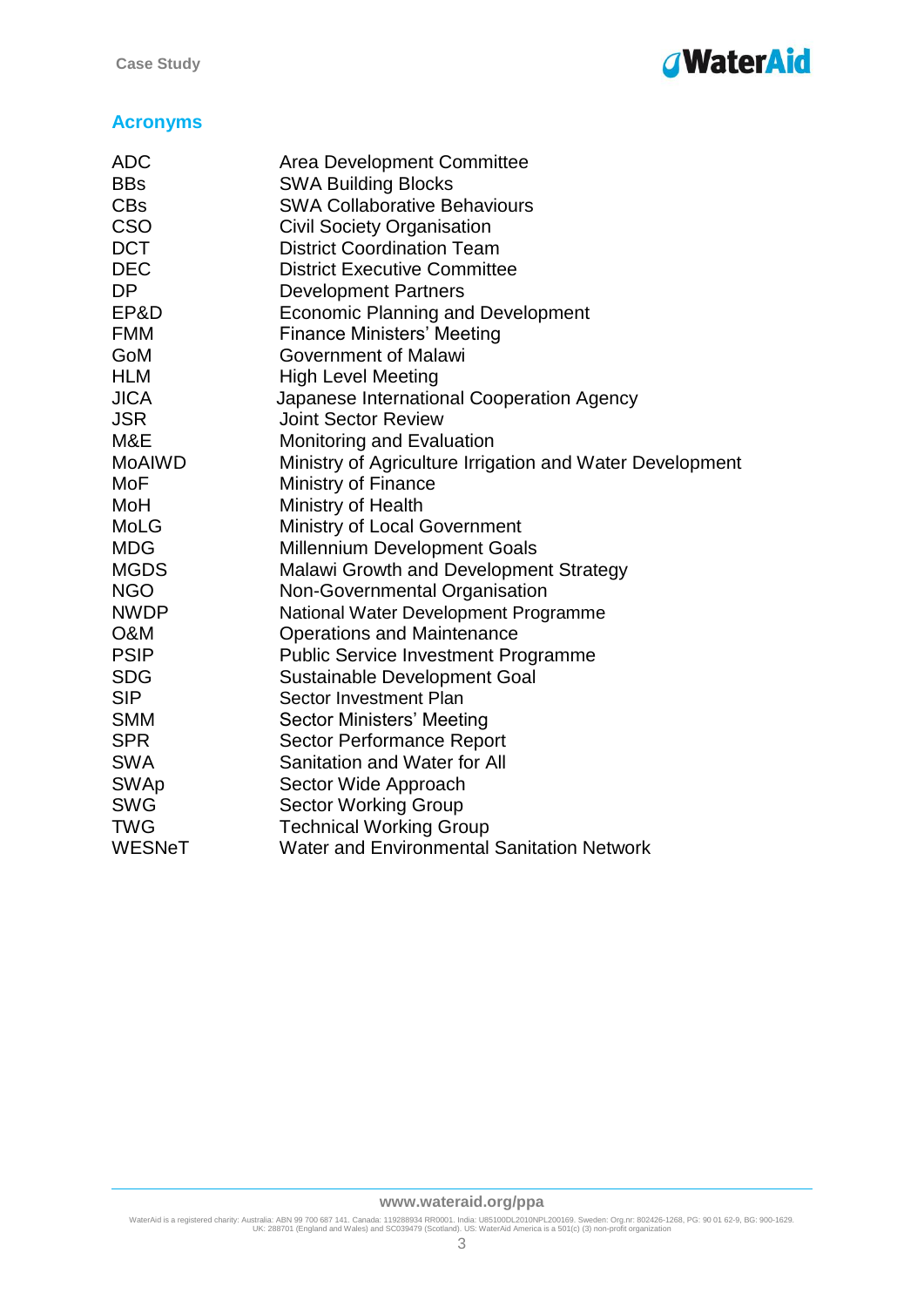# <span id="page-3-0"></span>**1. Executive summary**

The Sanitation and Water for All (SWA) Partnership is a global multi-stakeholder partnership that aims to strengthen country processes in order to drive progress towards a common vision of sanitation, hygiene and water for all, always and everywhere.

Recognising the complexity of delivering on this ambition, this case study looks at the history of SWA efforts to enable and strengthen national sector systems in Malawi, and explores how the partnership's vision and objectives can be more effectively operationalised going forward. In this way, it aims to contribute to renewed efforts to ensure SWA's activities are grounded in evidence, and respond to the experiences and needs of partners at country level.

Acknowledging both the progress made in strengthening Malawi's WASH sector, and the steps still needed to build systems and institutions capable of delivering and sustaining services to all, this study finds that SWA engagement has had benefits both as a catalyst for policy dialogue and an opportunity for learning. However, it also finds that the impact of Malawi's engagement in SWA has been undermined by narrow awareness and buy-in, a disconnect between SWA activities and national WASH sector processes, and weak accountability between partners.

On the basis of these findings, a number of key recommendations for the global SWA Partnership are identified:

- **a) Clearly communicate the benefits of SWA engagement**
- **b) Deepen the partnership's focus on strengthening country processes**
- **c) Prioritise alignment with existing country mechanisms and processes**
- **d) Broaden and deepen engagement among existing SWA partners**
- **e) Strengthening mutual accountability**
- **f) Continue to promote tools such as the Collaborative Behaviours and Building Blocks, but allow scope for flexibility and interpretation**
- **g) Explore ways to channel technical support through the joint action of SWA partners**

For partners in Malawi, the study also identifies specific recommendations to help realise the potential of SWA engagement at the national level:

- **a) Use SWA to catalyse support around key in-country processes and opportunities**
- **b) Mainstream SWA engagement under the Sector Working Group**
- **c) Encourage strengthened SWA engagement by all sector partners**
- **d) Use the neutrality of SWA to rise above sector politics**
- **e) Strengthen the Water and Environmental Sanitation Network to increase the effectiveness of CSO engagement**
- **f) Bring the Ministry of Finance back into sector discussions**
- **g) Use the Joint Sector Review as a dynamo for sector progress**

Only through combined action at global and national level will the potential of SWA, and its vision of sanitation, hygiene and water for all, be realised.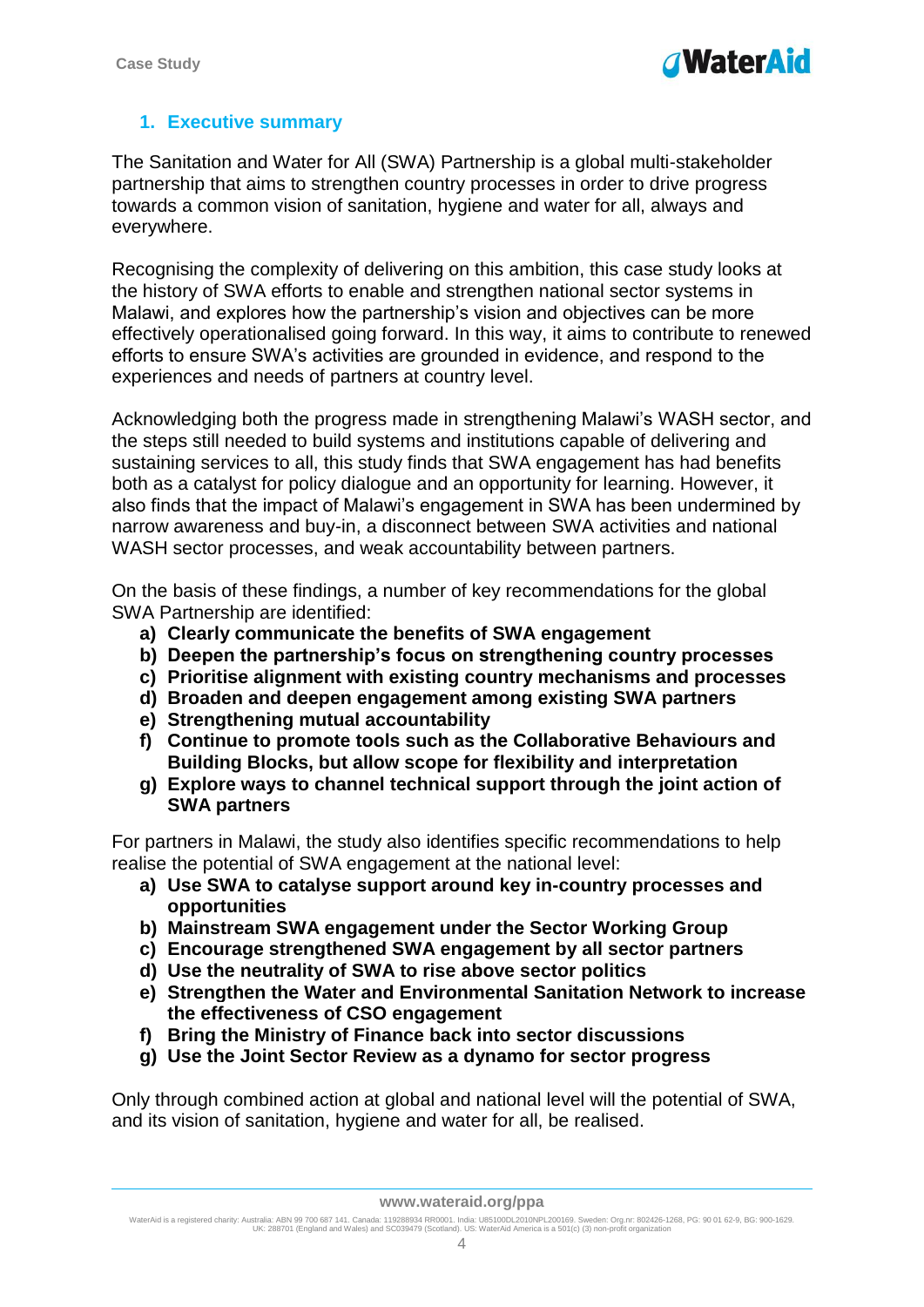# <span id="page-4-0"></span>**2. Introduction**

Through the Sustainable Development Goals, the global community has committed to ensure safe and sustainable management of water and sanitation for all by 2030. The acceleration in coverage needed to achieve this goal will be dependent on the existence of effective country systems and institutions that are capable of planning and delivering safe, sustainable and equitable services for all.

However, globally, the WASH sector has a poor record when it comes to delivering permanent, affordable and accessible services, and rates of progress remain slow. This is due in part to poor targeting of existing finance, a lack of capacity to plan and use funds effectively, and a lack of political will to undertake the reforms necessary to enable progress.

In Malawi good progress has been made in terms of increasing access to safe water, achieving coverage of 86.2% by 2015, exceeding the MDG target of 74%. But progress towards improved sanitation has been much slower; reaching only 42% by 2015, and thus falling someway short of the MDG target of 53% (SWA Task Force, 2017). A considerable step change in progress is now needed across the sector, if the country is to realise the even more ambitious targets outlined in the Sustainable Development Goals.

The need to systematise and sustain stakeholder engagement and collaboration around a government-led process remains a particular challenge. In order to make the best of the investments in the sector, Malawi needs strong and functional frameworks for ensuring government-led planning, monitoring of performance, and accountability for investment, to ensure that the country is properly steered towards the attainment of water, sanitation and hygiene for all.

The Sanitation and Water for All (SWA) Partnership is a global multi-stakeholder partnership that aims to strengthen country processes in order to drive progress towards a common vision of sanitation, hygiene and water for all, always and everywhere. Recognising the challenges outlined above, SWA partners have come together to take stock of the partnership's country level engagement to date, and make a renewed effort to ensure SWA's activities contribute to more effective development processes at the national and local level.

In February and March 2017 WaterAid, under the leadership of the Government of Malawi and on behalf of the SWA partnership, undertook a case study to analyse and document ongoing sector reform and system strengthening processes in Malawi, and explore how the SWA partnership can strengthen its contribution to those national processes. Research was conducted through semi-structured interviews with 28 sector stakeholders, representing government, civil society, bilateral donors, UN agencies and development banks. <sup>1</sup> This case study will complement similar case studies conducted by other SWA partners, <sup>2</sup> and be used to

1

<sup>&</sup>lt;sup>1</sup> A full list of interviewees can be found in Annex 1

<sup>2</sup> Other case studies are likely to include Madagascar, Afghanistan, Burkina Faso and others. Lead partners will include USAID, UNICEF and IRC.

WaterAid is a registered charity: Australia: ABN 99 700 687 141. Canada: 119288934 RR0001. India: U85100DL2010NPL200169. Sweden: Org.nr: 802426-1268, PG: 90 01 62-9, BG: 900-1629.<br>UK: 288701 (England and Wales) and SC0394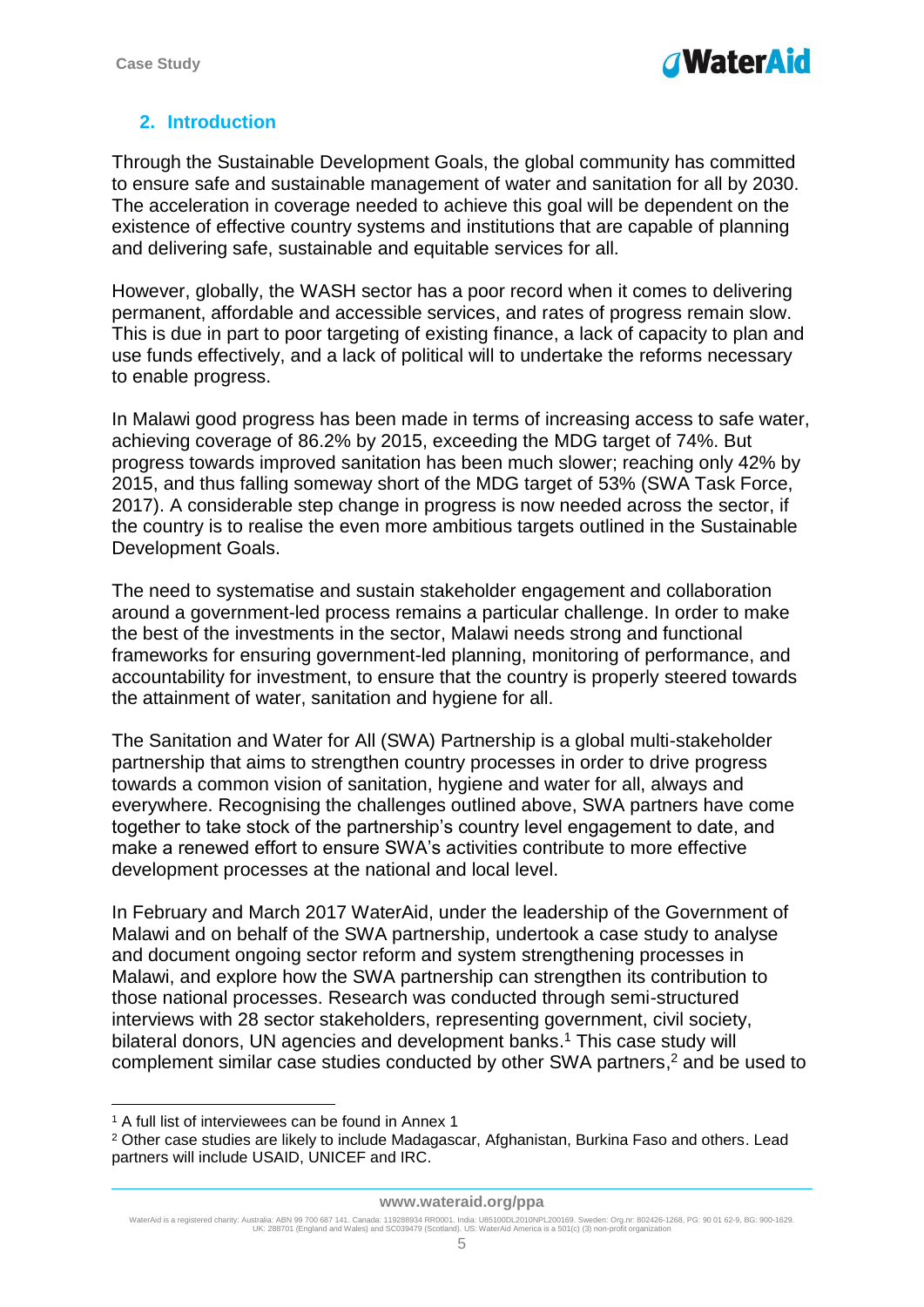1



ensure that the global platform provided by SWA best serves country processes and priorities in Malawi and beyond.

This case study looks at the history of SWA efforts to enable and strengthen national sector systems in Malawi, and explores how the partnership's vision and objectives can best be operationalised going forward. In this way, the case study will help ensure SWA's efforts are grounded in evidence, and respond to the experiences and needs of partners at country level. Chapter 2 provides a brief overview of the current state of the WASH sector in Malawi, using the framework of the SWA Building Blocks (BBs) and Collaborative Behaviours (CBs). Chapter 3 summarises Malawi's engagement in the SWA partnership to date, and Chapter 4 analyses the strengths and weakness of this engagement in terms of strengthening country processes to drive progress towards sanitation, hygiene and water for all. Based on this analysis, Chapter 5 provides recommendations on how the global SWA partnership can ensure its activities more effectively contribute to the delivery of its objectives at country level. Finally, Chapter 6 provides specific recommendations for partners in Malawi, to help realise the potential of SWA engagement.

#### <span id="page-5-0"></span>**3. The state of the WASH sector in Malawi**

Malawi's water sector had been working towards an integrative Sector-Wide Approach (SWAp) since 2008, with the intention of establishing SWAp governance structures under the overall coordination of the Planning Department within the Ministry of Water Development and Irrigation.<sup>3</sup> The National Water Development Programme 2 (NWDP2) which came to an end in 2014 was seen as a precursor to the Water SWAp (WASWAp).

Three building blocks were identified for the implementation of an effective Water SWAp, including a Sector Investment Plan (SIP), a monitoring and evaluation (M&E) framework, and a fiduciary framework. To date the SIP and the M&E framework have been developed with funding from the World Bank and African Development Bank respectively, but the fiduciary framework is still outstanding. A study on financing modalities at district level was also envisaged. Despite some successes – such as the holding of Joint Sector Reviews every year since 2008 – the water sector in Malawi has still a long way to go to achieve a fully functioning SWAp. The biggest challenge has been sector coordination at all levels. Harmonised planning, implementation, joint financing arrangements and monitoring and evaluation, all remain some way off.

Whilst the water sector is still ostensibly working towards a SWAp, there had been little progress for several years, and stakeholders are grappling with how to move forward. The number of different actors involved and the absence of clear leadership mean there is no clear plan, and confidence remains low, particularly among donors. This is compounded by poor understanding between the Ministry of Agriculture, Irrigation and Water Development (MoAIWD) and development partners (DPs) of the constraints each faced in considering SWAp mechanisms (Sindani, 2016). However,

<sup>&</sup>lt;sup>3</sup> Since 2008 the MoWDI has merged with MoA to form the Ministry of Agriculture, Irrigation and Water Development (MoAIWD).

WaterAid is a registered charity: Australia: ABN 99 700 687 141. Canada: 119288934 RR0001. India: U85100DL2010NPL200169. Sweden: Org.nr: 802426-1268, PG: 90 01 62-9, BG: 900-1629.<br>UK: 288701 (England and Wales) and SC0394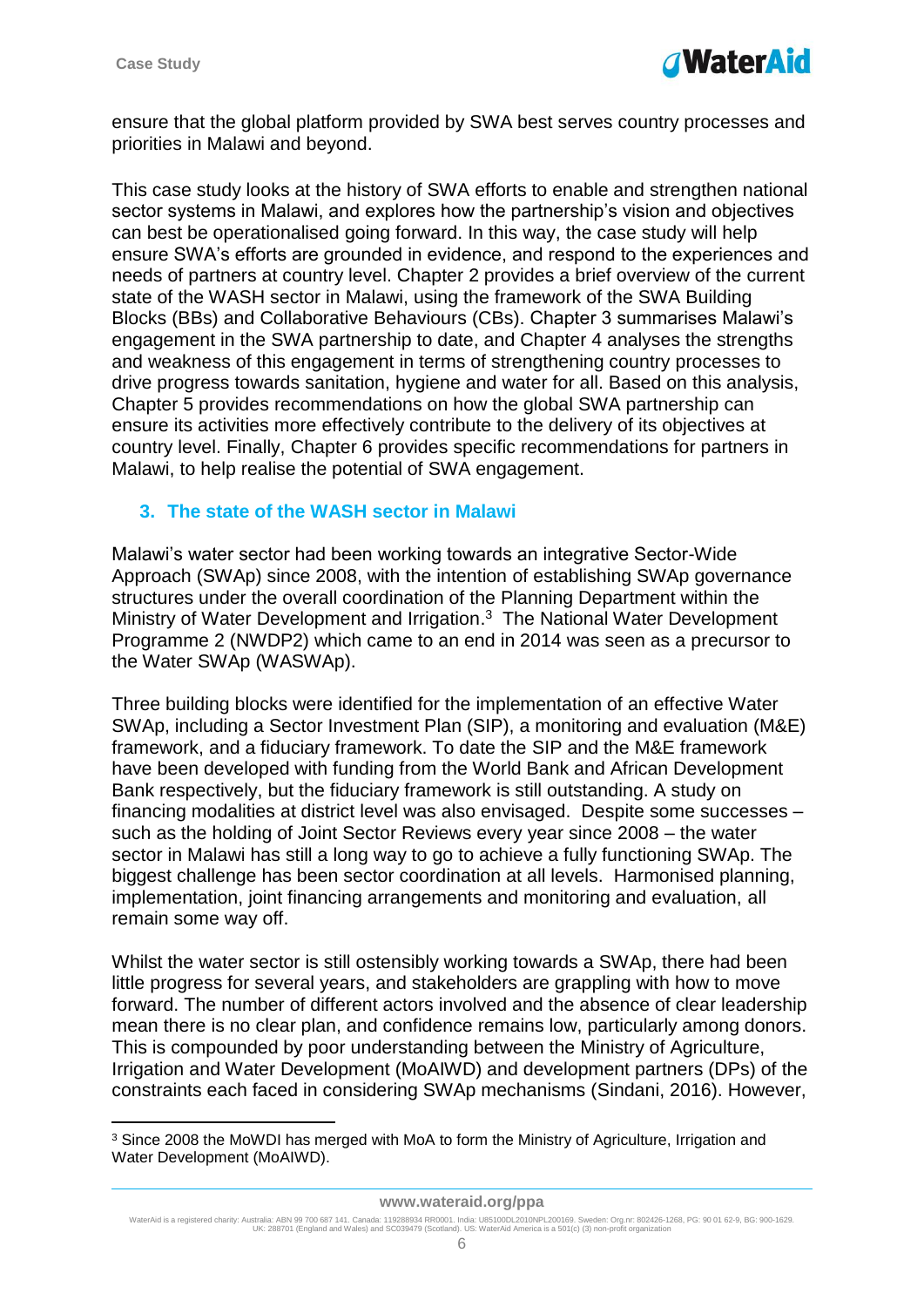

interest in SWAp generally remains high, with the exception of those development partners whose organisational structures make it hard to subscribe to an approach that requires programming decisions to be made at country level.

Specific elements of the SWAp are analysed in more detail in the sections below, which follow the structure of the SWA Building Blocks.<sup>4</sup>

## <span id="page-6-0"></span>**3.1 Sector policy / strategy**

The Government of Malawi's long term vision and focus for WASH is to achieve universal access to safe water and improved sanitation by 2030, consistent with the SDGs. Specifically:

- Malawi has a vision of achieving 100% coverage of basic water supply and 100% access to basic sanitation services by 2030.
- Malawi aims to achieve access to safely managed water for 40% of urban and 5% of rural populations. For safely managed sanitation, the targets are 50% urban and 30% rural by 2030.

The Malawi Growth and Development Strategy (MGDS) provides the overarching strategic framework for development in Malawi, and thus plays a key role in shaping priorities in the medium-term. The MDGS II ran from 2011-2016, and the successor – which will clarify Malawi's vision on SDGs – is currently under development.

Some WASH sector stakeholders were involved in development of MDGSIII in late 2015 / 2016, inputting through a session organised by the department of Economic Planning and Development (EP&D) of the Ministry of Finance. However, due to short notice, mobilisation within the sector was limited, and there has been little

consultation since inputs were submitted by all ministries. The current direction was not known at the time of the study.

Within the WASH sector the MGDS is operationalised through a variety of policies (see box 1). In particular:

- The National Sanitation Policy (2008) aims at achieving universal access to improved sanitation by 2020
- The National Water Policy (2005) aims at ensuring sustainable management and utilisation of water resources in order to provide water of acceptable quality and sufficient quantities,

1

## **Box 1: WASH Sector Policies**

- National Sanitation Policy (2008)
- National Water Policy (2005)
- National Environment Policy (2014)
- National Health Policy (2012)
- National Decentralisation Policy (1995)
- National School Health and Nutrition Policy (2013)
- National 10 Year Sanitation and Hygiene Investment Plan and Strategy (2012 – 2022)
- The Open Defecation Free Strategy  $(2011 - 2015)$
- National Health Sector Strategic Plan (2017 – 2022)
- Malawi Water Sector Investment Plan (2012)

<sup>4</sup> [http://sanitationandwaterforall.org/wp-content/uploads/download-manager](http://sanitationandwaterforall.org/wp-content/uploads/download-manager-files/building%20blocks%202%20pager.pdf)[files/building%20blocks%202%20pager.pdf](http://sanitationandwaterforall.org/wp-content/uploads/download-manager-files/building%20blocks%202%20pager.pdf)

WaterAid is a registered charity: Australia: ABN 99 700 687 141. Canada: 119288934 RR0001. India: U85100DL2010NPL200169. Sweden: Org.nr: 802426-1268, PG: 90 01 62-9, BG: 900-1629.<br>UK: 288701 (England and Wales) and SC0394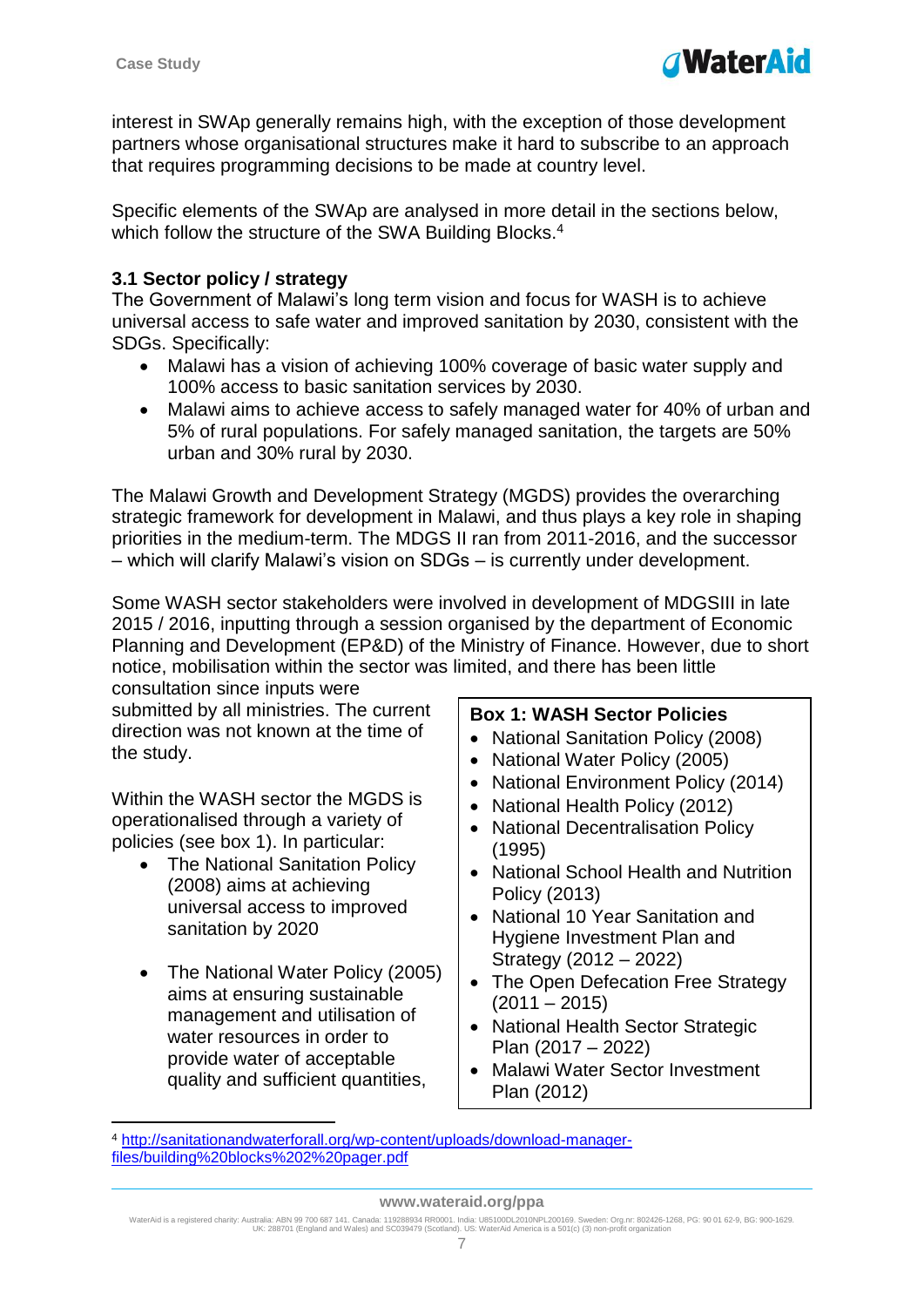

and ensure availability of efficient and effective water and sanitation services that satisfy the basic requirement of every Malawian and for the enhancement of the country's national ecosystems.

However, both National Water Policy and National Sanitation Policy are outdated. Currently a consultant is in place to review the National Water Policy but the way forward for the National Sanitation Policy – which is also due for review – is still awaiting direction from the Office of the President and Cabinet. Awareness of these national polices among implementers is often low, and this lack of awareness is mirrored for the numerous different implementation manuals into which the sector has poured considerable resources.

Currently there is no systematic targeting and monitoring of vulnerable populations in Malawi. In cities and urban areas mechanisms for reaching marginalised groups are left to water boards to address through tariff structures; whilst there are plans to expand services to unreached sections of the population, the timeframe for this remains unclear, and relies heavily on big investments from external funders. Rural areas – where coverage is lower – remain the responsibility of the government.

A clear strategy for ensuring sustainability of water and sanitation services is also lacking. Whilst the Government of Malawi does recognise that systems are important, few investments have been made in systems strengthening. Similarly, DPs are not seen as clearly leading the way in terms of investment in system building.

Below the MGDS, programmes and projects are guided by the Public Service Investment Programme (PSIP), which is outlined in more detail below.

## <span id="page-7-0"></span>**3.2 Institutional arrangements**

#### Ministerial arrangements

Prior to the general election of 2014, Malawi had a standalone Ministry of Irrigation and Water Development, which is seen to have helped elevate the prominence of the sector, and catalyse the improvements in sector performance that allowed Malawi to meet the MDG target for water. However, following a restructuring in June 2014, the water sector is now led by the Department of Irrigation and Water Development within the Ministry of Agriculture, Irrigation and Water Development (MoAIWD).

This merge has had significant implications for Malawi's WASH sector. The country's dependence on agriculture has created an asymmetry between the different arms of the Ministry, and WASH is perceived to have been marginalised as a consequence. This has been exacerbated during recent dry periods, when a government-led irrigation campaign around winter famine led to conflict between agencies responsible for farmers and water boards respectively, both of which now fall within the same ministry. The WASH sector is also seen to have lost key support following the retirement of the Chief Director in October 2016 and the death of the Director of Sanitation and Hygiene in December 2014.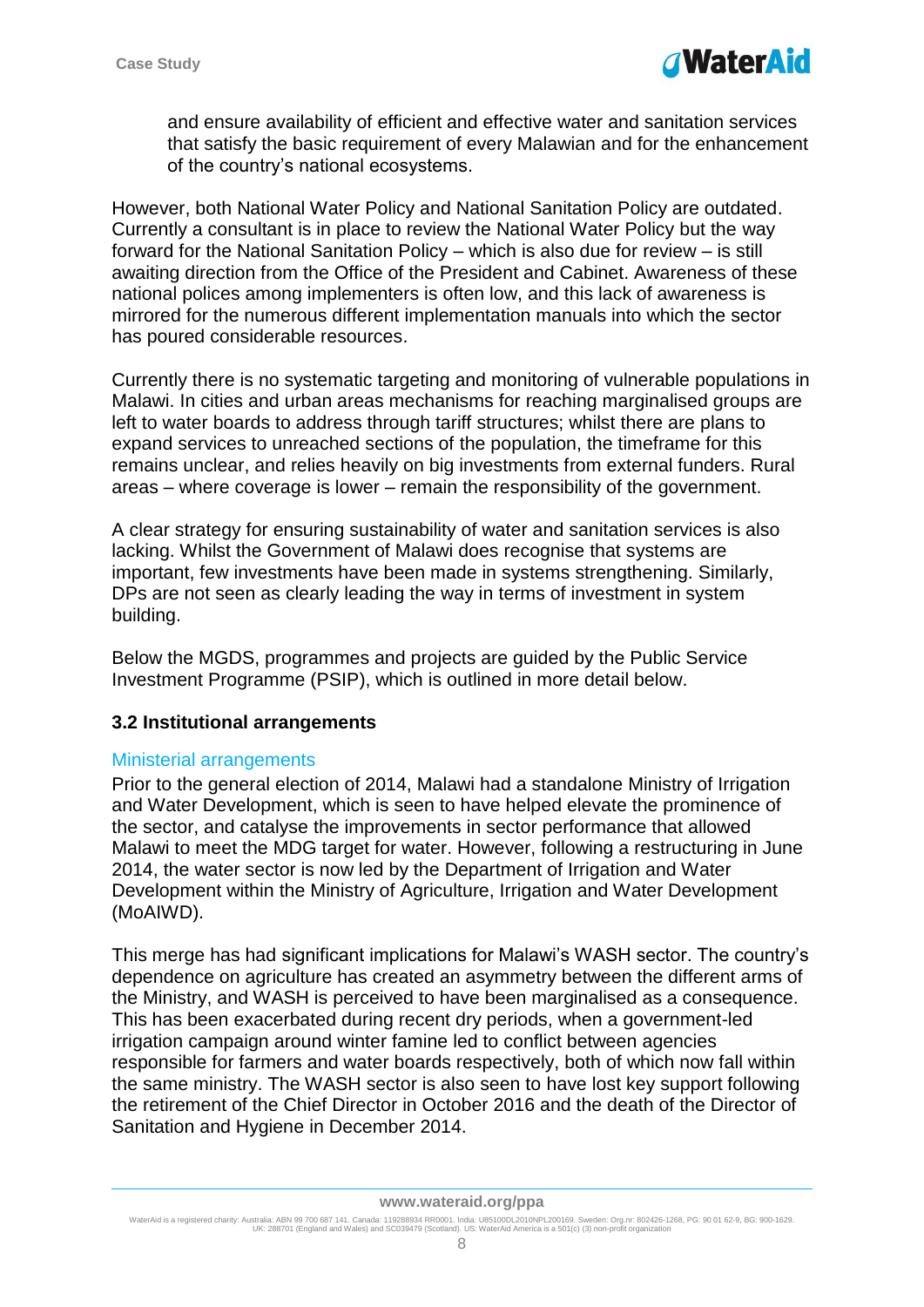

At present leadership for sanitation & hygiene is loosely provided for across two ministries; MoAIWD and Ministry of Health (MoH). However, institutional arrangements for sanitation and hygiene currently remain somewhat confused, and a recent evaluation by WaterAid (Sindani, 2016) highlighted the need to resolve issues around their implementation. At present some sanitation and hygiene activities take place under MoAIWD and some under MoH, but the lack of clear leadership or division of labour have left the issue as an orphan. For example, whilst the current Minister of Health is seen as an ODF Champion, the fact that MoAIWD remains the policy holder has stalled action on regulating the operating environment. Similarly, whilst MoH has structured in placed to respond to a cholera crisis, it is not clear that they would be the first port of call. These issues are also exacerbated by the treatment of sanitation largely still as an appendix of water, rather than identifying a clear standalone sanitation programme. Recognition of sanitation as a standalone issue, and resolution of leadership across the two ministries is therefore seen as a priority to allow the sector to move forward.

## Water boards

1

Water services in Malawi's urban towns and market centres are provided by regional or city specific water boards.<sup>5</sup> These water boards are wholly owned by government.

Water boards face severe challenges in ensuring adequate funding for operations, including both high levels of non-revenue water, and delayed or non-payment by government institutions (the single largest customer). Once again this is an issue which requires cross-governmental dialogue to resolve, but a roundtable with treasury has not yet been organised. In addition to being the sole shareholder and single largest customer, the Government of Malawi is also responsible for approval of tariffs and regulating the sector, creating considerable conflicts of interests.

Once again, the institutional arrangements for sanitation services are less clear, with long standing confusion around the respective roles of water boards and city councils. The roots of this confusion seem to lie in the lack of consistency between the Water Works Act of 1995 and the 1998 Local Government Act, which empower the water boards and city councils respectively. The water boards have support from the ministry and partners such as the World Bank to take over provision of waterborne sanitation services on the basis of the 1995 act, to allow payment for sewerage to be billed alongside water. Such an approach is reiterated in the National Sanitation Policy of 2008, and capacity and resource challenges appear to make councils such as Lilongwe City Council open to such a shift. However, review of legislation by the Ministry of Justice 2-3 years ago concluded that technically the 1998 Local Government Act prevails, and transfer of responsibility to the water boards is possible only after the legislation has been changed. In the absence of strong government leadership to resolve these discrepancies within the legal framework progress has stalled, and the result of this confusion is lack of functioning sewage systems in Malawi's cities.

<sup>5</sup> There has been some discussion of giving responsibility for village services to the water boards to tackle functionality challenges arising from breakdown of community management approaches, but at the moment responsibility sits with Ministry of Agriculture, Irrigation and Water Development, through district councils.

WaterAid is a registered charity: Australia: ABN 99 700 687 141. Canada: 119288934 RR0001. India: U85100DL2010NPL200169. Sweden: Org.nr: 802426-1268, PG: 90 01 62-9, BG: 900-1629.<br>UK: 288701 (England and Wales) and SC0394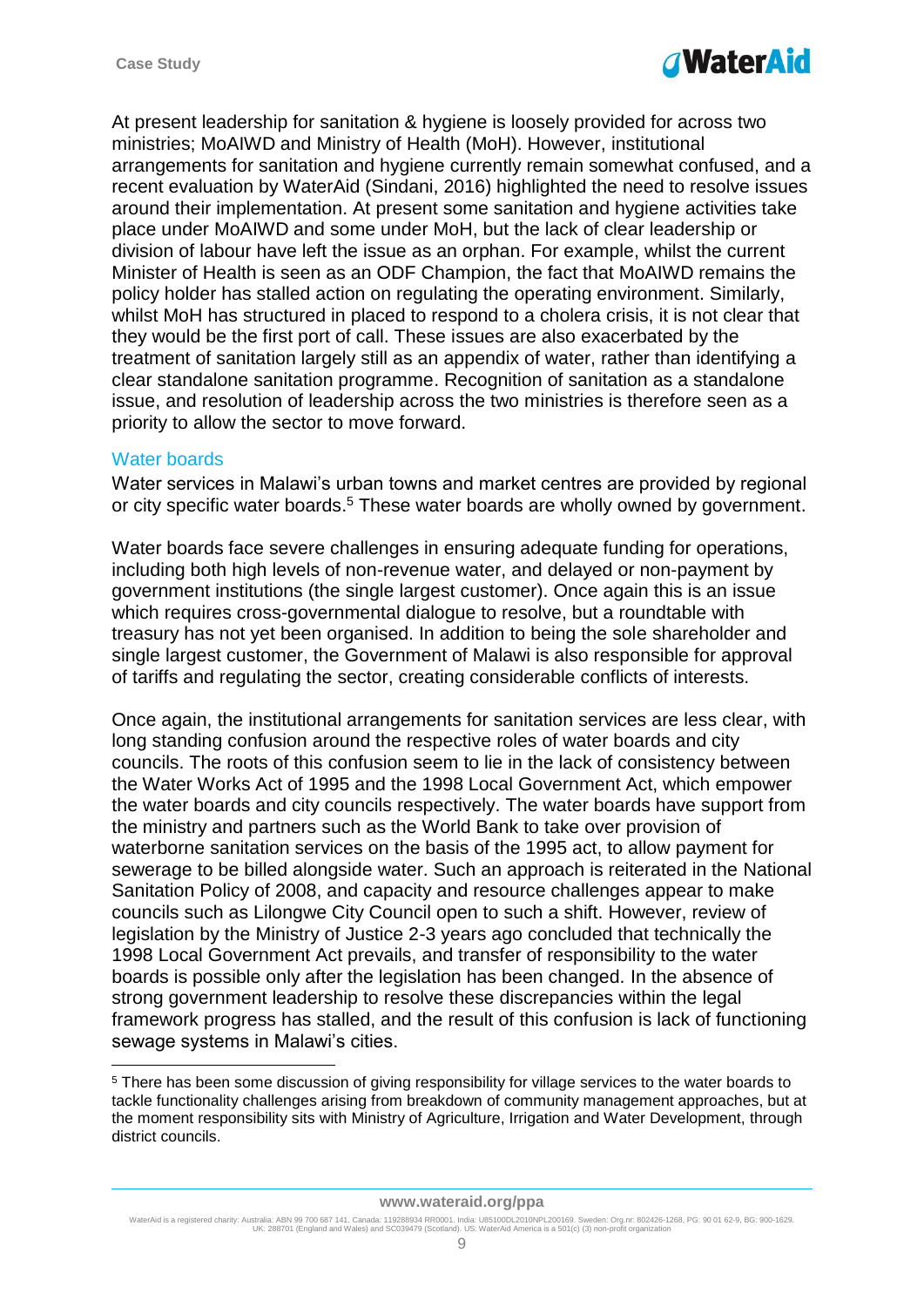

## **Regulation**

As highlighted above, the absence of an independent regulator for water supply & sanitation remains a bottleneck for the sector.<sup>6</sup> This issue has been on the table for a considerable time and has received support from key sector partners such as the World Bank who have supported necessary preparatory work. But there is still a long way to go, with GoM needed to demonstrate recognition of the importance of reform by showing progress.

## **Coordination**

Over the past decade there have been ongoing efforts to improve coordination at different levels of Malawi's WASH sector. As a result, a number of key fora are now in place, outlined in more detail below. Overall the Government of Malawi is praised for being very open, and the sector is seen as having good inclusive fora for discussion. However, there are significant challenges in translating this discussion into action and implementation.

# *Sector Working Group (SWG) and Technical Working Groups (TWGs)*

As part of Malawi's movement towards a SWAp, the Planning Division of MoAIWD put in place mechanisms for addressing sector issues through a system of technical working groups (focused on policy issues linked to departments/subsectors), which report to an overarching Sector Working Group. The SWG in turn feeds into a Joint Sector Review (JSR) at the end of year (see below).

# **Figure 1: Structures of SWAp**



#### **Source: EWB Final Report; p2**

<u>.</u>

The SWG is comprised of government (including representatives of MoAIWD, MoLG and MoH) and development partners (including NGOs), and its agenda is shaped by input from the chairs of the Technical Working Groups. The SWG is seen as being

 $6$  Regulation for national water resources is operationalised, but there is currently no regulation for water supply & sanitation.

WaterAid is a registered charity: Australia: ABN 99 700 687 141. Canada: 119288934 RR0001. India: U85100DL2010NPL200169. Sweden: Org.nr: 802426-1268, PG: 90 01 62-9, BG: 900-1629.<br>UK: 288701 (England and Wales) and SC0394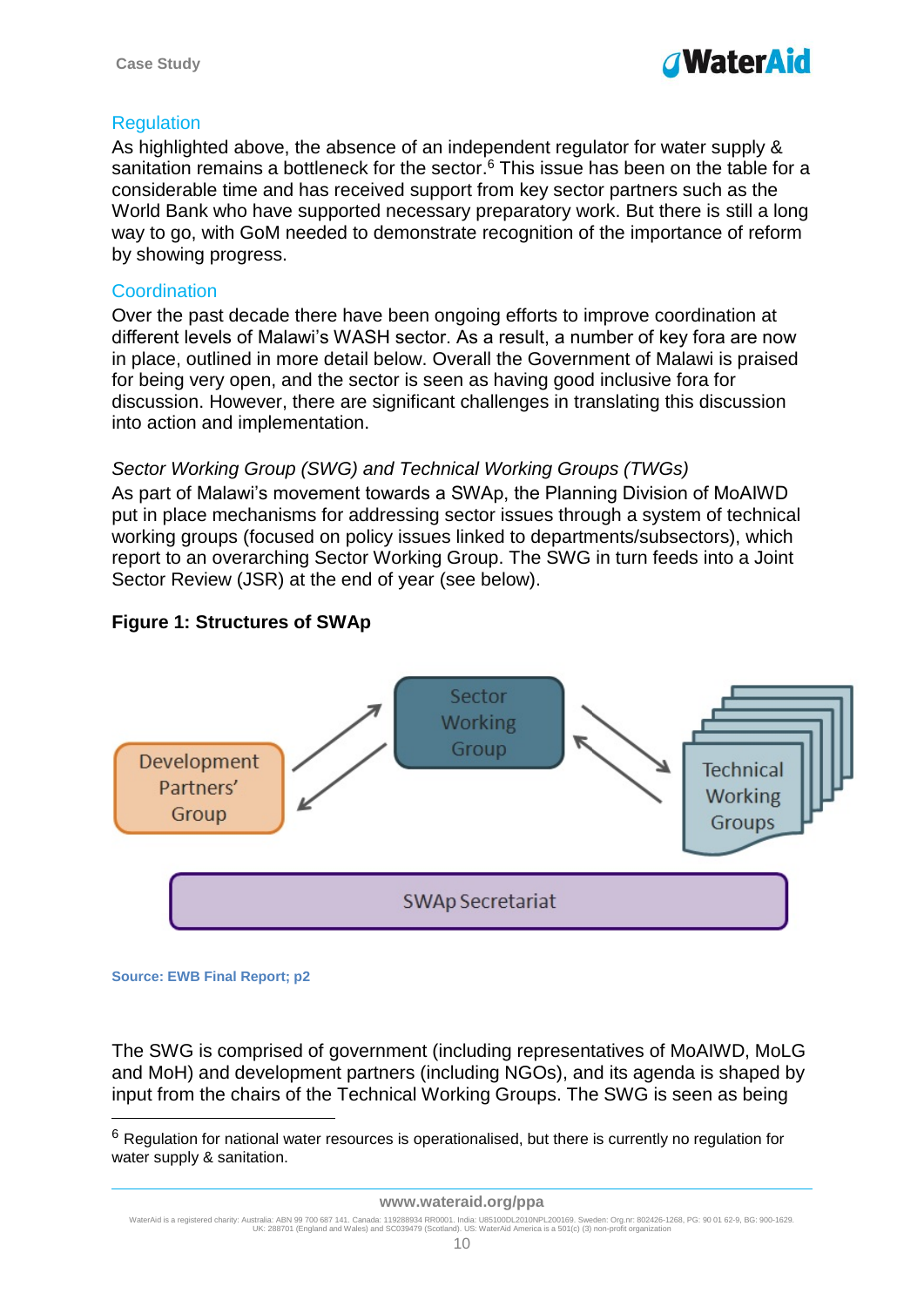

effective to the extent that it meets relatively regularly and is a useful way to present updates from sector partners and potentially identify opportunities for collaboration. However, the quarterly meetings do not always take place as scheduled, and meeting agendas are often crowded, meaning space for substantive discussion is limited and 'technical' issues are often bounced back to TWGs.

#### *Development Partners' Forum*

Along with the SWG and TWGs outlined above, the Development Partners' Forum is part of the key coordination structure envisaged for Malawi's SWAp (See Figure 1). The Forum is currently chaired by UNICEF, and as a 'development partners only' grouping is seen as providing space for DPs to ensure they are not duplicating each other's work, and can speak to government with one voice on issues such as sector financing. The Forum also provides space for DPs to discuss challenges faced and prepare a common solution to propose to government. However, despite these intentions there is limited evidence of collaboration across DPs; information sharing seems to be limited, and research or resources developed by one partner are rarely taken up by others.

#### *Clusters*

1

Within the Ministry of Health, the Cluster system remains active, with a Health Cluster that reports to the Department of Disaster and Risk Management in the office of the Vice President. There is also an active WASH Cluster in the Ministry of Agriculture, Irrigation and Water Development that also reports to the Department of Disaster and Risk Management.

## *The Water and Environmental Sanitation Network (*WESNET*)*

It is estimated that 80% of WASH sector resources in Malawi come through CSOs,<sup>7</sup> and coordination among CSOs, and between CSOs and government, is therefore of critical importance. Efforts to improve coordination have included the creation of the Water and Environmental Sanitation Network (*WESNET*), which was registered in 2011. WESNET focuses on building links between CSOs and government, strengthening civil society voice to ensure government is held accountable, enhancing learning and knowledge sharing, and ensuring CSOs themselves are accountable and follow the protocol and guidelines of government.

The important role of the network is widely recognised, with WENEST's inclusion in the SWG, WASH Custer, and other fora showing the trust and recognition it has earnt. There has also been progressive strengthening of coordination among CSOs, particularly by bringing in more local NGOs. However, challenges remain; there is still a strong individualistic sprit among NGOs in Malawi, and the network faces challenges in achieving financial stability. Whilst membership has grown to over 80, very few organisations contribute the annual membership fee.

<sup>7</sup>Draft Sector Progress Review Report, 2015 noted that CSOs contribute more than 80% of the development budget in WASH sector

WaterAid is a registered charity: Australia: ABN 99 700 687 141. Canada: 119288934 RR0001. India: U85100DL2010NPL200169. Sweden: Org.nr: 802426-1268, PG: 90 01 62-9, BG: 900-1629.<br>UK: 288701 (England and Wales) and SC0394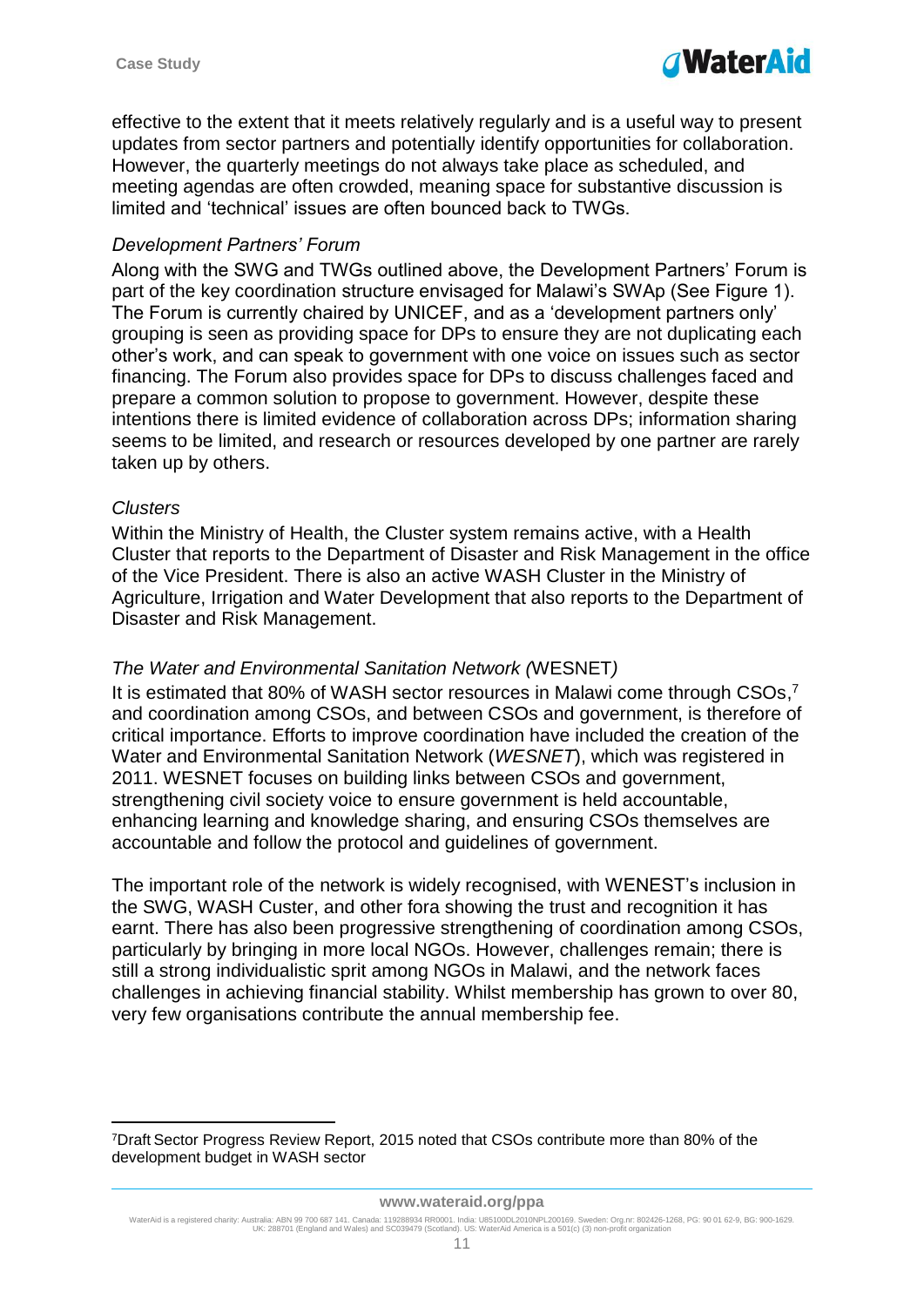

## *District level*

At the district level sector coordination is achieved through District Coordination Teams (DCT), which work to strengthen collaboration and coordination. However, an evaluation in 2016 found that the weak institutional mandates of DCTs gave room for other stakeholders to use DCT structures to promote organisational agendas. This led to a short term focus, with the agenda for DCT meetings in most districts driven by funding from stakeholders rather than focusing on a district focused sector-wide agenda (Sindani, 2016).

# <span id="page-11-0"></span>**3.3 Sector financing**

1

## **Box 2: Overview of Malawi's budget process**

Malawi is guided by a 3-year Medium Term Expenditure Framework (MTEF) with yearly budgetary allocations. Budget ceilings are set by the Ministry of Finance (MoF) and passed on to Sector Ministries, who are responsible for preparing a budget and submitting it to MoF for presentation to, and approval by, parliament.

For budgetary purposes the MoAIWD is considered as a whole, and whilst some exceptional programmes, such as fertiliser subsidy, have lines set by MoF, in general it is up to MoAIWD to identify priorities and decide how to allocate funds within the Ministry. The Ministry of Finance is limited to ensuring the Ministry's budget is aligned to national priority areas defined through the National Development Strategy.

Budget hearings are held around March / early April, and represent the key forum in which to lobby for increased allocation within the bounds of nationally defined priorities. Any more significant change in priority for WASH would need to come through in Malawi's medium term Growth and Development Strategy, which is renewed every five years.

Financing remains a critical challenge for Malawi's WASH sector. Figure 2 below outlines financing to Malawi's WASH sector between 2011 and 2015 (WESNET 2015), showing substantial fluctuation in resources going to the sector. The trends reveal retrogressive funding between 2011/12 and 2012/13,<sup>8</sup> thereafter increasing sharply to the highest funding level in 2013/14 representing 3.6% of the overall national budget. This was followed by a considerable drop in allocation for 2014/15 fiscal year to 0.08%, and further investigations show another significant drop for 2015/16 fiscal year down to 0.02% of the national budget. Initiatives at sector level to lobby for increased funding have had limited impact, and low budget allocations are exacerbated by the fact disbursements are generally even lower than approved allocations.

<sup>8</sup> Figures in the SPR (2014) differ slightly from those shown above, indicating a 2.3% allocated to WASH for the 201/213 fiscal year.

WaterAid is a registered charity: Australia: ABN 99 700 687 141. Canada: 119288934 RR0001. India: U85100DL2010NPL200169. Sweden: Org.nr: 802426-1268, PG: 90 01 62-9, BG: 900-1629.<br>UK: 288701 (England and Wales) and SC0394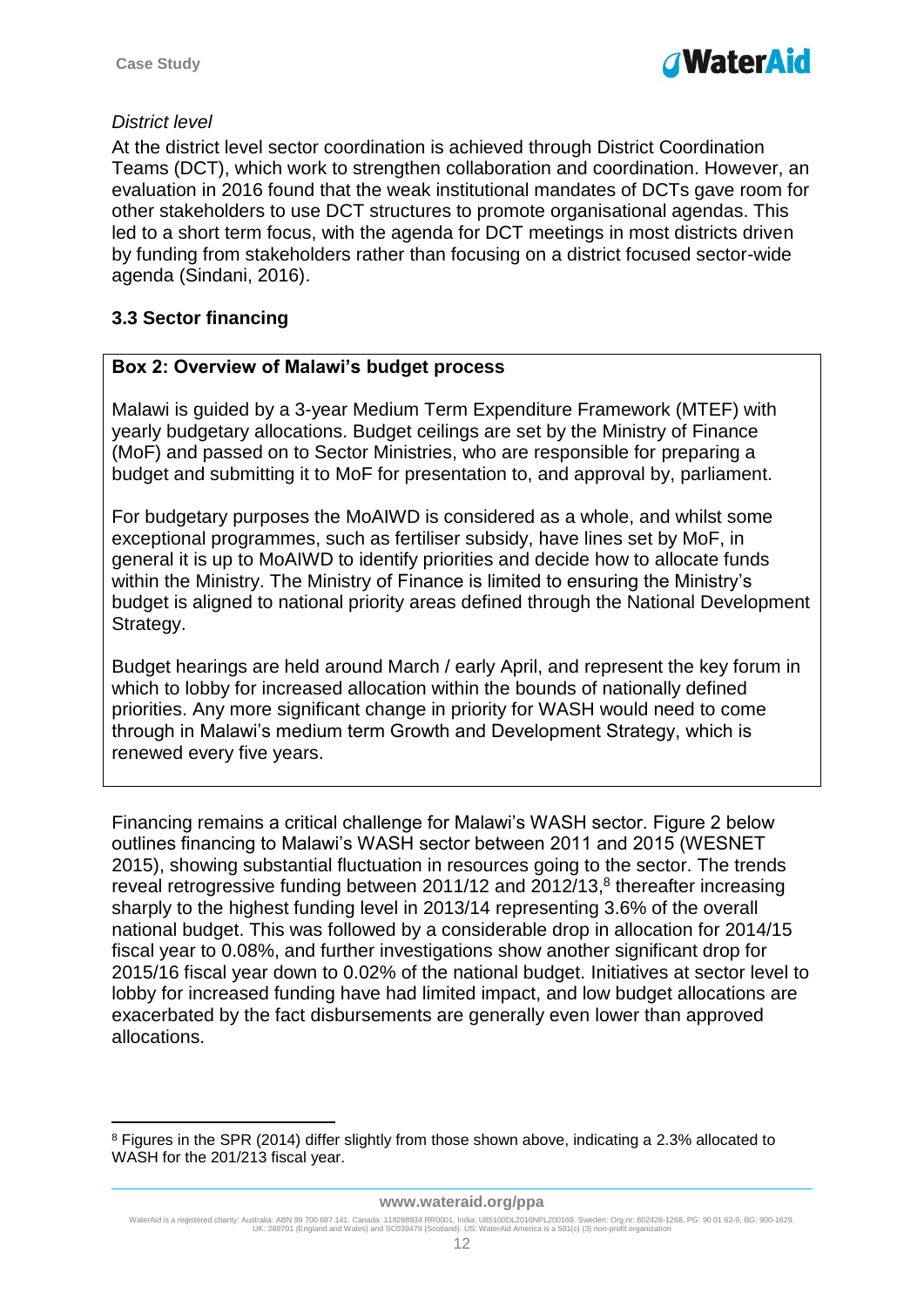1

# *NaterAid*



## **Figure 2: Budget commitments for WASH**

**Source: 2014/15 WESNET WASH Budget Analysis**

Inadequate financing is an issue that cuts across all ministries, and the Department of Irrigation and Water Development has not been successful in advocating for a significant increase in allocations for WASH at budget hearings. The budget of MoAIWD as a whole is significant, but with a high proportion of funds going to agriculture – in particular fertiliser subsidy programme– the allocation for WASH remains low, despite the fact that water is identified as a priority in almost all previous Growth & Development Strategies. MoAIWD is widely criticised as a weak advocate for water and sanitation programmes, and for demonstrating little leadership in putting forward government financing initiatives in WASH.

The governance issues outlined above also have consequences for sector financing. Whilst tariff levels for the water boards are supposed to be sufficient for full cost recovery, control of tariffs remains politically driven, and current revenue levels have undermined the development of sustainable funding streams, and left the sector reliant on donors for large investments. The lack of an independent regulator in water supply sector also creates risks for private sector players who might otherwise have moved into the sector, and whilst other sectors such as education have had considerable success with public private partnerships, ongoing discussions in the WASH sector have yet to lead to results and there is little leadership at national level towards mobilisation and regulation of private sector investment for WASH.

Financing remains particularly critical at district level. Malawi's decentralisation process means that at district level WASH financing is the responsibility of local government finance committees. However, the proportion of sector allocation at district level is even lower than the proportion of funding from treasury to the sector,<sup>9</sup> and large projects are still controlled at the national level. The mandate for ensuring

#### **www.wateraid.org/ppa**

<sup>&</sup>lt;sup>9</sup> WaterAid 2016 evaluation found that the proportion of funding from treasury to sector was consistently higher (6.54% and 3.64%) than proportion of sector allocation at district level (0.34% and 0.25%) for the periods 2014/15 and 2013/14 fiscal years respectively.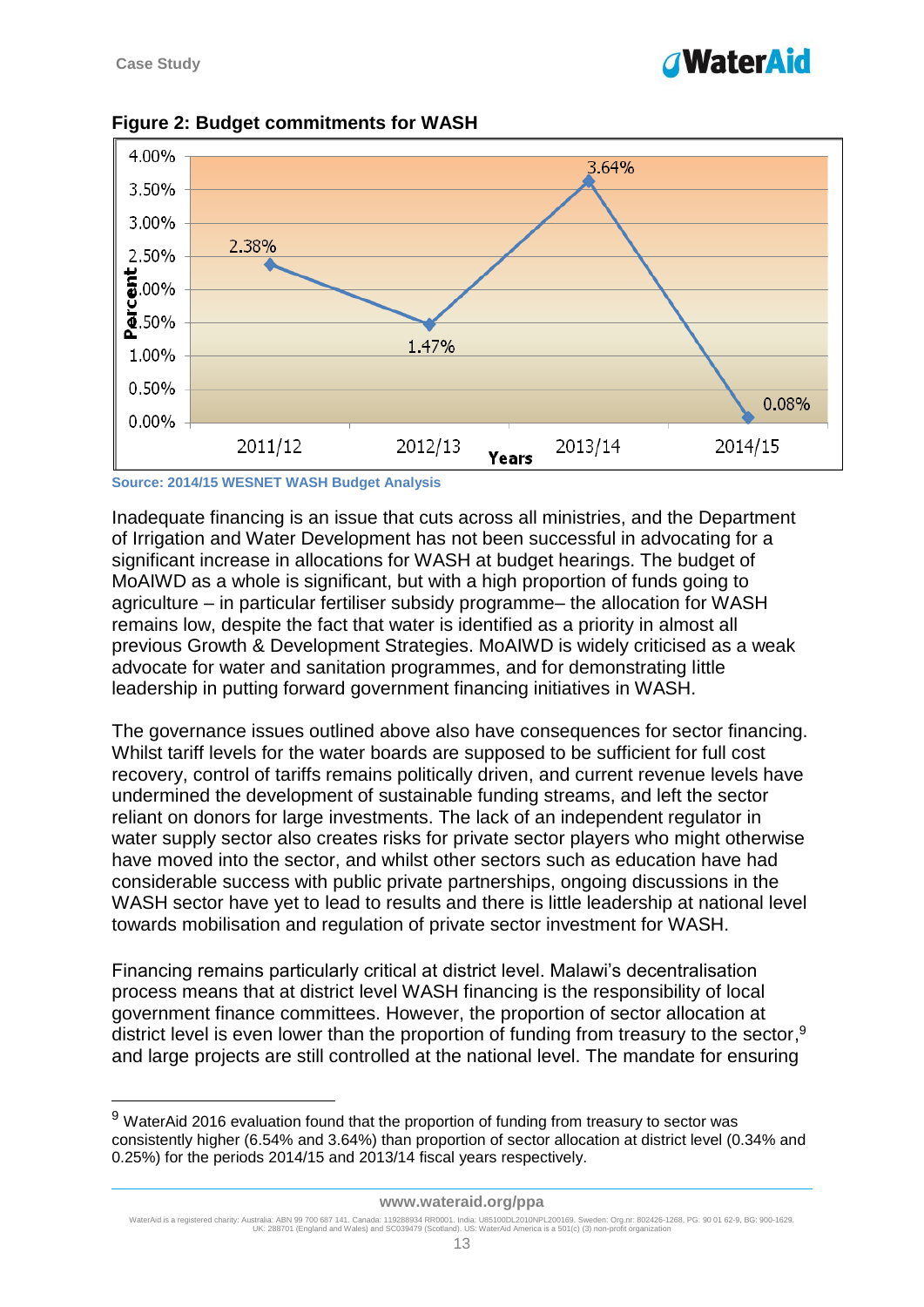

funding for WASH at local level remains unclear; MoAIWD doesn't debate budgets for districts, whilst MoLG will only provide quality control of district development plans and policy direction, and not lobby on behalf of a specific sector. This is compounded by the fact that WASH is not represented at director level at district level, and thus does not necessarily sit on local government financing committees where budget is decided. This has consequences for the sector's ability to advocate for resource allocation and enforce policies and procedures at district level. However, some development partners have been working with local district stakeholders to develop district sector investment plans to guide, advocate and mobilise resources for the sector. There have also been advocacy campaigns to increase devolution of funds to districts, and help identify an essential funding package.

Malawi's WASH sector remains heavily dependent on external resources, with DP investment accounting for more than 80% of the development resources in the sector. <sup>10</sup> However, despite Malawi's efforts to move towards a SWAp, at the moment there is no clear financing mechanism for the WASH sector in Malawi. Underlying contextual issues such as the 2014 *"cashgate*" and the need to streamline sector policies have impacted on this lack of progress, and have continuing implications for attaining a realistic and long lasting solution to sector financing (Sindani, 2016).

At national level investment in the WASH sector is supposedly guided by a Sector Investment Plan (SIP), which was finalised in March 2012 with the support of the World Bank. However, the plan has never been widely disseminated or popularised and there is limited evidence of its use in sector planning. There is no roadmap or action plan for operationalisation of the SIP, and there are questions around whether it is still relevant. Hopes that the SIP would bring investments together have not been realised, and whilst there are ongoing efforts to work out arrangements for basket funding, this is widely seen as being a long way away. Considerable DP funding remains off-budget, and thus beyond the awareness of EP&D.

## <span id="page-13-0"></span>**3.4 Planning, monitoring and review**

#### **Planning**

1

#### **Box 3: Overview of Malawi's planning process**

Projects and programmes submitted to MoF as part of the annual budget discussions described in Box 2 are appraised by the Public Sector Investment Unit in the MoF'S Planning Division, to ensure they are in accordance with the MDGS and sectoral policies. Projects that pass this scrutiny find their way into the Public Sector Investment Programme (PSIP) document, which provides a compendium of all public projects and programmes, and acts as a key tool for the implementation of the MDGS. However, not all projects in PSIP will necessarily be funded, depending on the availability of resources. The presence of programmes on a particular issue such as WASH in the PSIP is dependent on prioritisation given by the relevant sector ministry – in this case MoAIWD.

<sup>10</sup> Source: Ministry of Finance Approved Estimates of Expenditure on Recurrent and Capital Budget for the Financial Year 2015/2016 (Output based) via WaterAid June 2016

WaterAid is a registered charity: Australia: ABN 99 700 687 141. Canada: 119288934 RR0001. India: U85100DL2010NPL200169. Sweden: Org.nr: 802426-1268, PG: 90 01 62-9, BG: 900-1629.<br>UK: 288701 (England and Wales) and SC0394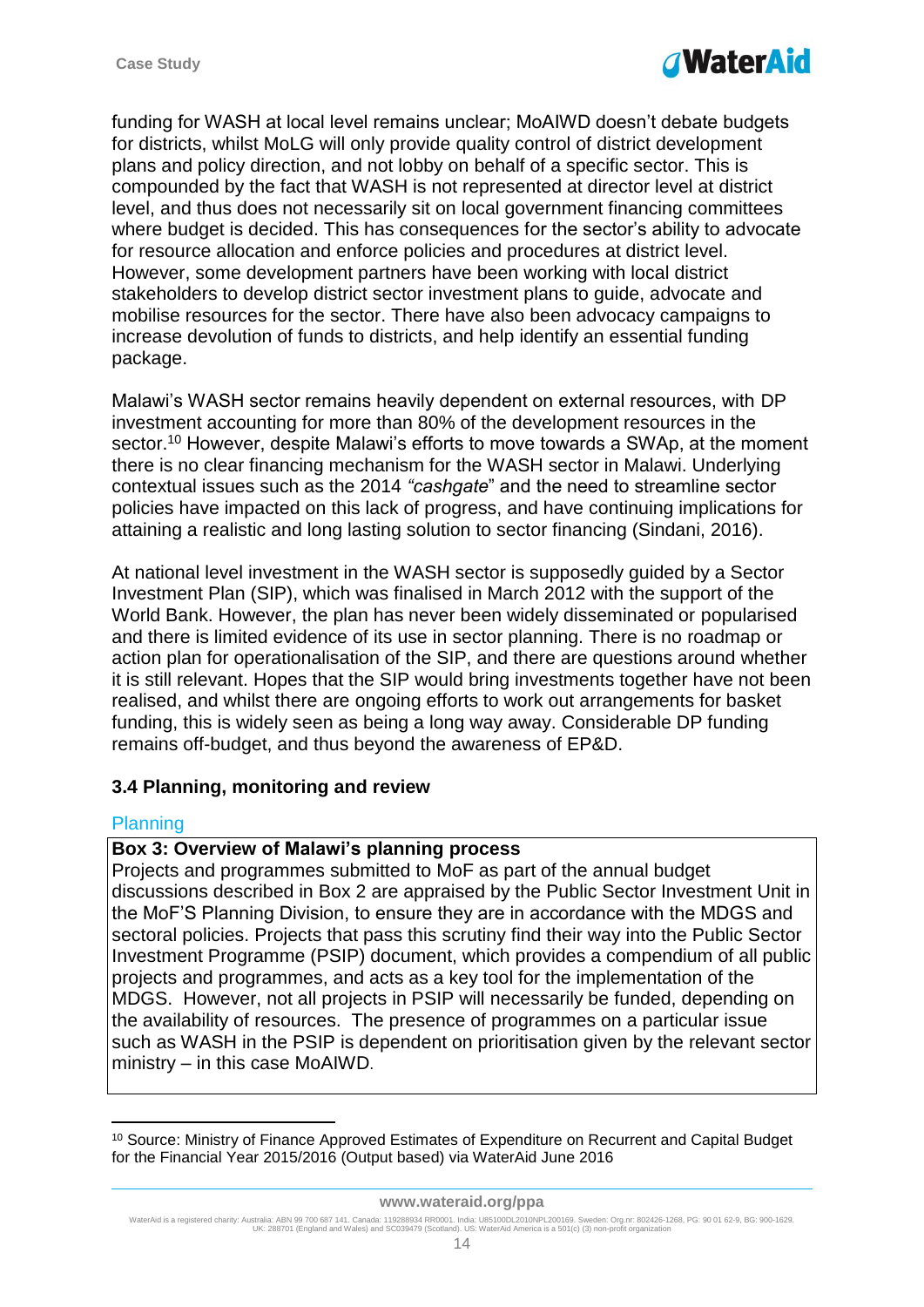

At district level District Executive Committees (DECs) meet quarterly, with each sector presenting what they're doing and challenges faced, based on inputs and plans from Area Development Committees (ADCs). Projects are then presented at council level for endorsement.

As of yet Malawi has not developed a clear financing plan to reach the SDGs. Within the WASH sector, many plans have existed, both at strategic and investment levels, including the Malawi Water Sector Investment Plan (see above). However, these have not been aligned,<sup>11</sup> and have not been widely adopted as the basis by which to direct investments to the sector (EWB, 2016). They also do not appear to be aligned to Malawi's broader national budgeting and planning process, outlined in boxes 2 and 3.

The lack of alignment between plans has made it difficult for these to be used to direct investments, or to build confidence that investment decisions are being made on strategic and evidence-based criteria. At present discussion of plans between government and DPs seems to happen on an ad hoc basis, with each donor approaching government separately and developing a separate MoU. Some donors are explicitly guided by the PSIP, only taking forward projects that are part of the government's own planning tool but for which the government itself does not have adequate resources. There are also donors that prefer to come up with their own projects, but these should still be aligned and done in liaison with ministry.

## Monitoring & reporting

1

Whilst Malawi's education and health sectors have advanced government-led monitoring and evaluation (M&E) systems in place, continuing weaknesses in the Monitoring and Evaluation framework within the WASH sector have been noted as a major bottleneck.

Significant investment has been made at national level to develop a sector-wide M&E framework, related M&E tools and databases to facilitate implementation of M&E work across the sector, and to link these to increased monitoring capacity at district level (Sindani, 2016). However, operationalising this framework has been a major challenge. EWB, WaterAid and other stakeholders such as African Development Bank have provided embedded support to disseminate the framework to district councils, and support the roll out of the sector database. But results have been mixed; there are outstanding challenges in connecting districts to national database, and only a few districts have submitted the requested 6 monthly reports. Many of those who benefited from the original trainings have also now moved on, and partners report not having seen any aggregation of collected data for 2 years.

The government is making renewed efforts to take this forward through follow up with in 5 districts, supported by AfDB. EWB work to map the roles and

<sup>&</sup>lt;sup>11</sup> EXAMPLE: In 2010 an urban development master plan for Lilongwe was developed with support from JICA, due to run to 2030. The plan covered waste and sanitation, transport and other urban utilities. Subsequently LWB have engaged the World Bank and others to formulate a new Lilongwe city sanitation master plan (liquid waste, solid waste, drainage). It is unclear which plan currently provides the framework for the city.

WaterAid is a registered charity: Australia: ABN 99 700 687 141. Canada: 119288934 RR0001. India: U85100DL2010NPL200169. Sweden: Org.nr: 802426-1268, PG: 90 01 62-9, BG: 900-1629.<br>UK: 288701 (England and Wales) and SC0394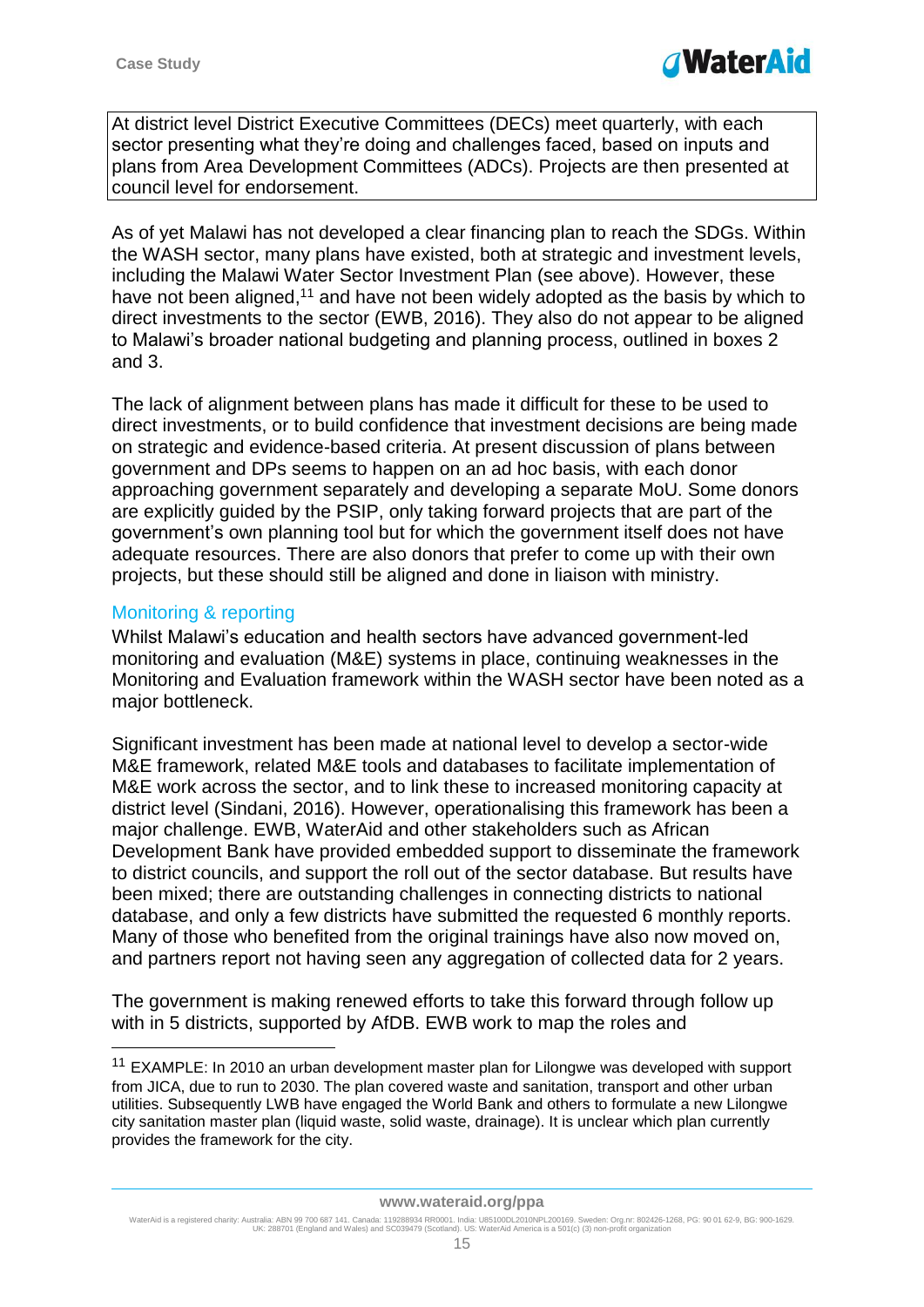

responsibilities in the M&E system has also helped to clarify the missing links which were hampering the functioning of the system, and may help identify steps for moving forward. But at present the vision of a system that brings together all reporting from all actors from the districts up remains unrealised, and as of now there is no national M&E system for WASH into which DP data is entered.

A number of DPs currently share reports with the MoAWID about programme(s) that they are implementing and budgets, but there is currently no formal system of reporting, nor any way of consolidating what different partners are doing to account for all sector resources. Whilst there are mechanisms in place that could be used (particularly the Joint Sector Review and Sector Performance Report) there does not seem to be any leadership to move in this direction. Some DPs acknowledged that because of the lack of institutionalised systems for monitoring and reporting at the sector level, their focus tends to be on reporting to their own headquarters, whose interest in tracking impact is perceived to be much higher than that of the Government of Malawi.

NGO reporting has been a particular challenge; NGOs were not involved in broader sector reporting until recently, and "not even the government knows what [they] are doing". There are signs of progress; for the first time last year the annual Sector Performance Report (SPR) included a chapter on NGOs, and WESNET has been mandated by government to complement government by reporting on NGO activities. However, this mandate is not yet strong enough to allow WESNET to collect and coordinate comprehensive information –at the moment reporting is voluntary, and of more than 100 NGOs active in the sector only 32 provided information for the 2016 report.

An NGO board was created through an act of Parliament to regulate the operations of NGOs in Malawi, but – in spite of this – the operations of NGOs are not strictly monitored in Malawi. The perceived ineffectiveness of these processes – particularly due to problems within information management – has caused some NGOs to shift to focus on sharing information with district councils.

#### Review

1

A Joint Sector Review (JSR) process was introduced in Malawi in 2008, with an annual review usually taking place in December of each year. <sup>12</sup> A Sector Performance Report is produced as an input to the meeting, and undertakings are recorded in an Output Report, which is presented to SWG. The JSR is managed by the Planning Department of MoAWID, which constitutes a task force to lead the preparatory work and agree key themes which are then taken to SWG for approval.

The regularity with which the JSR has been organised over the past 8 years is a considerable achievement of Malawi's WASH sector, and it is seen as a unique opportunity to bring together a wide range of sector actors – often at a reasonably high level – who may not otherwise attend discussion or learning fora. The review is

<sup>&</sup>lt;sup>12</sup> The possibility of moving the meeting to September to allow more time for discussions to feed into budget discussions is currently being explored.

WaterAid is a registered charity: Australia: ABN 99 700 687 141. Canada: 119288934 RR0001. India: U85100DL2010NPL200169. Sweden: Org.nr: 802426-1268, PG: 90 01 62-9, BG: 900-1629.<br>UK: 288701 (England and Wales) and SC0394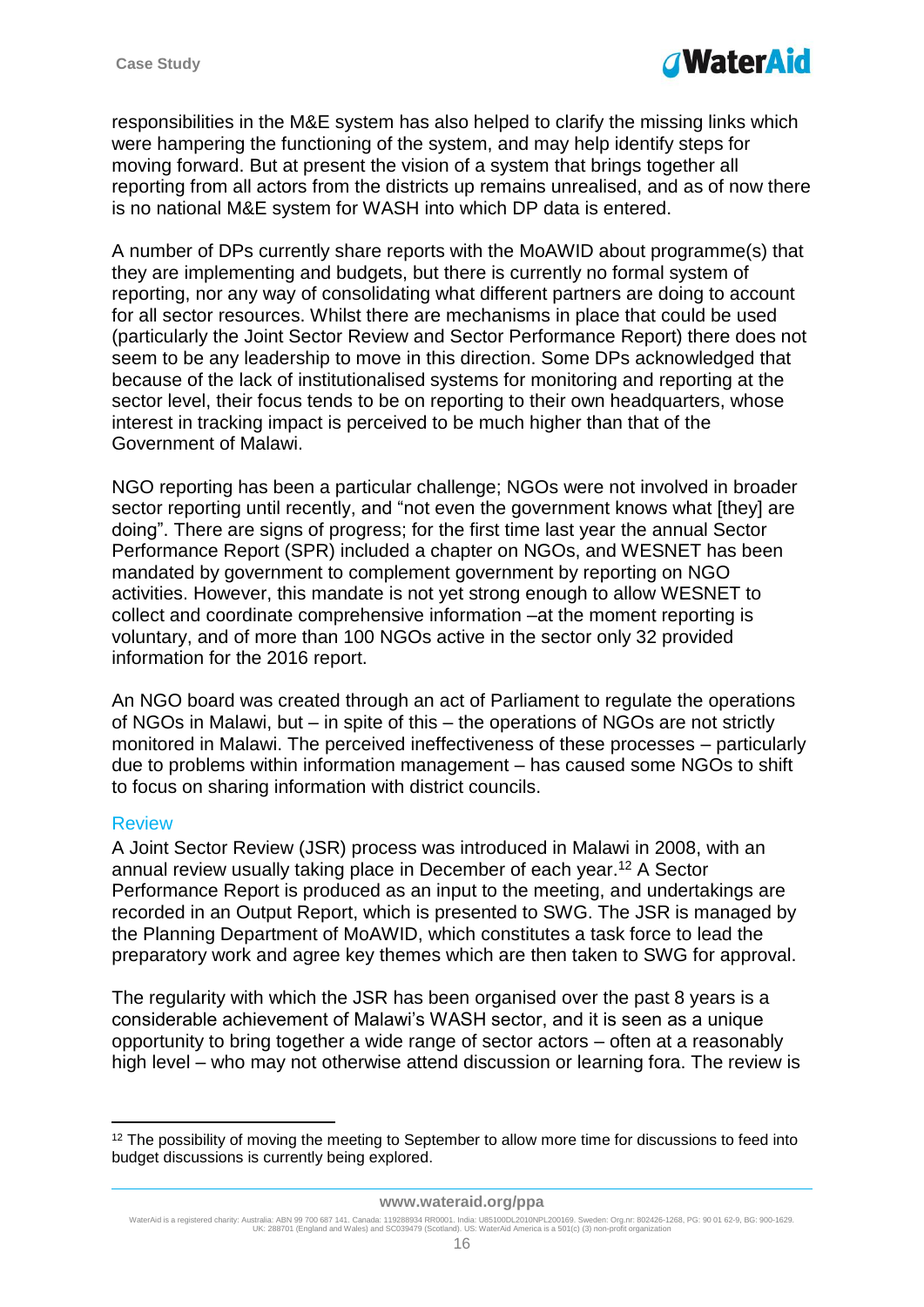

seen as a useful opportunity to discuss issues on the ground, and succeeds in bringing the sector together around the table every year to agree undertakings.

However, it is widely recognised that the JSR is not yet fulfilling its function as a driver of sector reform, and improvements are urgently needed.

Whilst the SPR is presented and shared, there is not currently much real discussion or dialogue around the findings, and there is a feeling that the sector is just "ticking a box" rather than utilising the JSR as a serious opportunity for in-depth dialogue, challenge, and course correction. For example, droughts have been a big issue over the past 2 years, but the JSR is seen to have missed an opportunity for in-depthanalysis of the challenges and policy options in this area. The SPR itself is also undermined by the fact that there is little evidence of an ongoing process of information sharing; rather people come together one month before the meeting to try and produce the report in an ad hoc, one-off way – and as a result it does not offer a true reflection of what is happening in the sector. Such incomplete data makes it difficult to foster evidence-based decisions for improving service delivery in the sector.

The process is also felt to lack the candid debate between government and DPs on challenges, roles, and responsibilities that has been achieved in other countries. The majority of participants make presentations on topics of their own choosing that are unchallenged by other stakeholders, and there is seldom scope to compare activities against previous commitments or plans. This creates a culture in which it is hard to discern progress; issues of discussion are always the same, and undertakings often get postponed from one year to the next without any real attempts to find solutions. One stakeholder commented that "if we look across the JSR reports for the last 10 years we would see there has been no change – we are reporting same thing, copy and paste, even sometimes word for word".

This failure to link the JSR to a clear reform process is seen as a result of weak sector leadership, and a lack of accountability. Whilst the process – particularly the development of the SPR – previously received support from consultants engaged with funding from DPs, this was found not to be sustainable. Leadership has since passed to government, but capacity remains limited. The disconnect from budget discussions is also a key constraint, as there is no clarity on how resources will be generated to take forward identified undertakings. 6-7 years ago the Director of Debt and Aid in the Ministry of Finance would come to the WASH JSR meeting, but this engagement was lost along the way.

## <span id="page-16-0"></span>**3.5 Capacity building**

Outstanding human resources gaps in Malawi's WASH sector are seen as a major obstacle to the attainment of the MGDs, SDGs and other country priorities, requiring continued investment and advocacy. The vacancy rate in the water sector currently stands at 60% (MoAIWD, 2016), exacerbated by additional capacity challenges related to the knowledge of those people already in place. There has not yet been detailed analysis of capacity gaps, but challenges appear to be particularly intense at district and community levels, and in relation to M&E capacity.

#### **www.wateraid.org/ppa**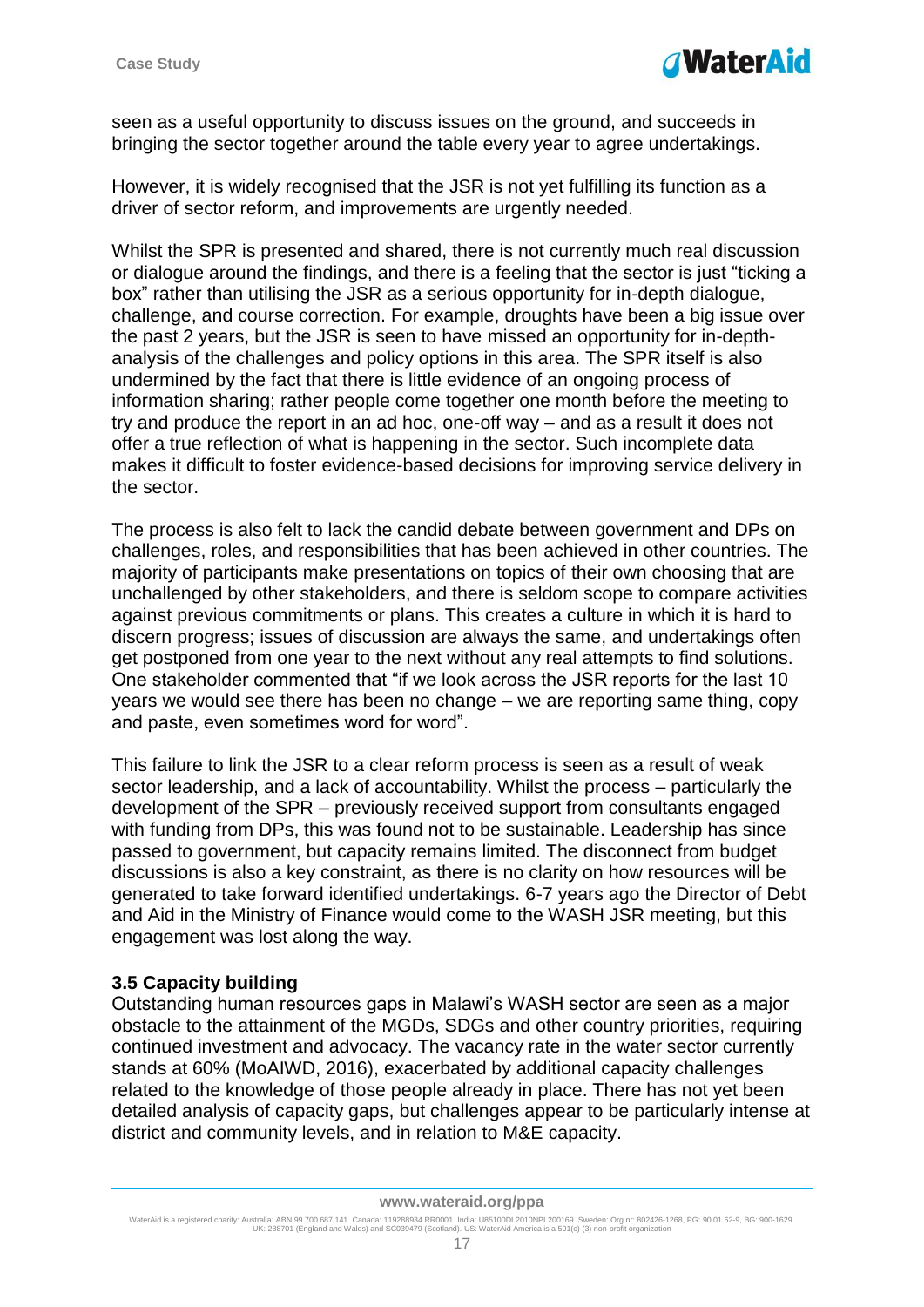Some efforts have been made to address capacity gaps, for example through efforts to strengthen the capacity of rural communities to manage water points. But generally speaking most capacity building support to date has been approached by DPs and government on a project-by-project basis, and mostly focused on training for project-related activities and skills workshops, with little or no focus on long-term sector capacity development needs (EWB, 2016). There is therefore still a need to come up with a government-led & needs-based overarching capacity development plan for WASH human resources in Malawi.

# <span id="page-17-0"></span>**3.6 Collaborative Behaviours**

To complement the sector Building Blocks, SWA has identified four Collaborative Behaviours<sup>13</sup> that can provide an indication of the extent to which governments and development partners are working together effectively to improve long-term sector performance and sustainability in Malawi.

## Enhance government leadership of sector planning processes

Weak political will, particularly in terms of leadership that extends beyond commitment making to high level championing of a sector reform agenda, was commonly cited as a reason for lack of progress in Malawi's WASH sector. Within government there is recognition that without clear government commitment to move forward, engagement of donors will remain a challenge – first there is a need for government to "get our own house in order". In particular, government is encouraged to exercise more power in ensuring DP investment and NGO activities are aligned to national and sector plans; to date GoM has hesitated to leverage their role in providing strategic and regulatory leadership to the sector to focus development efforts. Examples of stronger government leadership in mobilising partners are apparent in other sectors including health, aided by the existence of basket fund.

There is also recognition that DPs need to support MoAIWD to lead the sector, with DPs themselves pointing to the need for closer alignment of partners' support to government programmes. However, there are some ways of working that work against this, particularly among donors and development banks whose organisational actives are bound by multiyear strategies, or dictated by projects approved at headquarters level. Harmonisation of sector policies has also been identified as a precursor to further aligning of the strategic and investment plans for the sector.

#### Strengthen and use country systems

1

As outlined above, while efforts have been made to establish mechanisms and systems that all sector players can feed into, these are not yet all in place, and key systems – such as monitoring and evaluation – remain weak or absent. *Cashgate* has also left a legacy of distrust in government systems.

#### Use one information and mutual accountability platform

Whilst various accountability structures have been put in place, mutual accountability is widely recognised as weak or absent from Malawi's WASH sector, and many

<sup>13</sup> <http://sanitationandwaterforall.org/about/the-four-swa-collaborative-behaviours/>

WaterAid is a registered charity: Australia: ABN 99 700 687 141. Canada: 119288934 RR0001. India: U85100DL2010NPL200169. Sweden: Org.nr: 802426-1268, PG: 90 01 62-9, BG: 900-1629.<br>UK: 288701 (England and Wales) and SC0394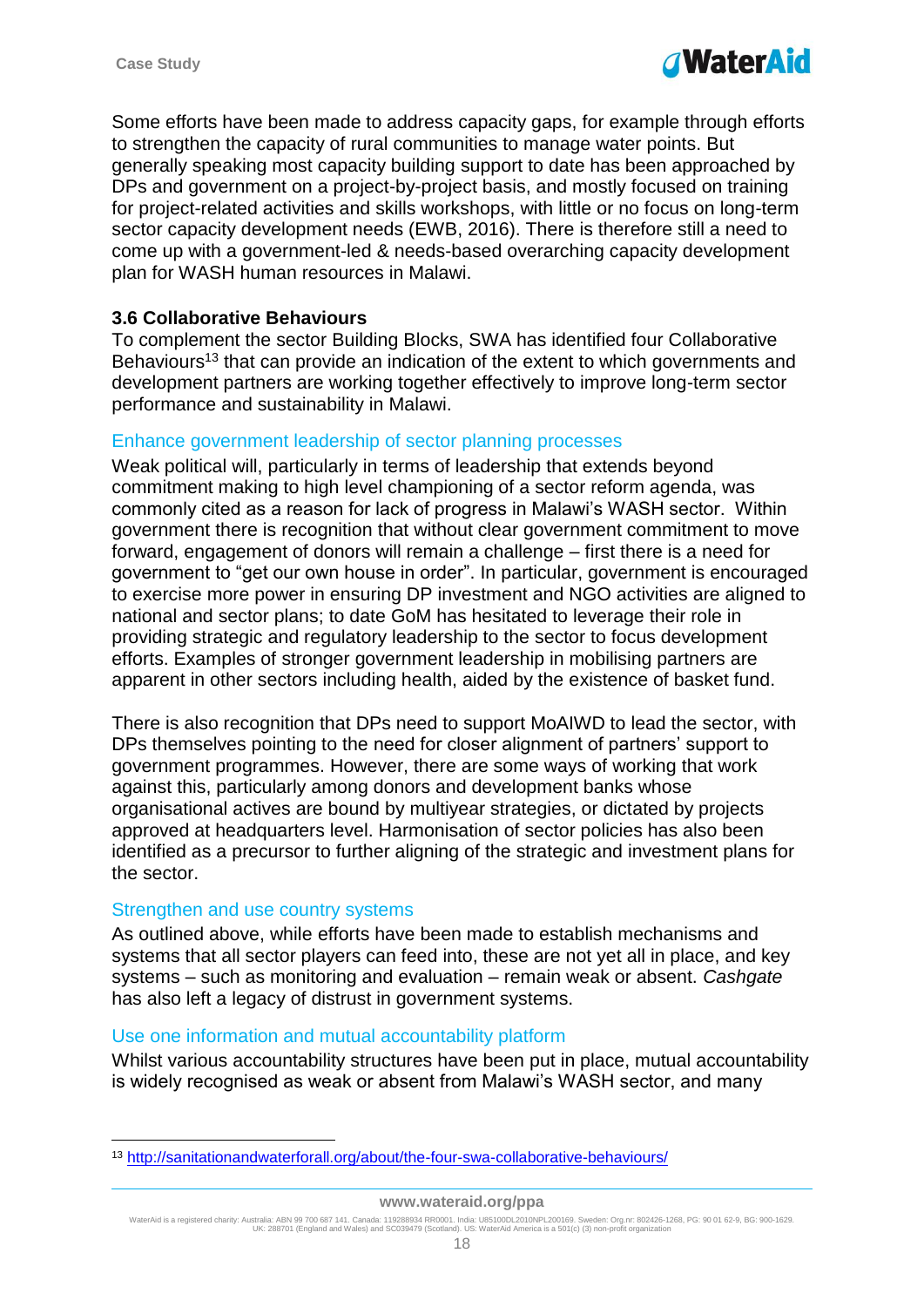

stakeholders have highlighted the urgent need for the sector to take serious measures to ensure all WASH agencies and organisations are accountable.

In particular, there are calls to strengthen the accountability of development partners; whilst the capacity and resources committed to WASH by NGOs and DPs exceed those of government, there is a perception that "too much time" has been spent holding government accountable without also holding DPs accountable. NGO and donor accountability was widely cited as a significant challenge, with NGOs in particular perceived as unwilling to be held accountable for their financing, and failing to operate in ways that support institutional sustainability, even where this is championed this as a key value. WESNET has made some strides to address this by encouraging members to fulfil basic obligations, and some NGOs are demonstrating good practice by trying as much as possible to be accountable in terms of sharing information and reporting to government at different levels. However, these processes remain voluntary, and mechanisms to ensure accountability still need to be further strengthened.

## Build sustainable financing strategies

As outlined above, programmes of work and budgets for institutions – including national government, district governments, funding donors and NGOs – have historically been independently developed and managed, making it difficult for government to build a comprehensive understanding of funds going into the sector (EWB, 2016). In particular, analysis of sector financial data from central government revealed glaring gaps in terms of sector funding contributions from civil society organisations which implement WASH projects outside the national fiscal plan (Sindani, 2016). Once again the health sector provides examples of more collaborative behaviour, with efforts to set up an aid coordination unit in the Ministry of Health to track all resources and compile a full picture of what is happening.

The gap between commitments and disbursements also remains a big challenge for the WASH sector, reducing predictability of funds and undermining efficient and effective use of resources. Domestic financing is less problematic, as MoF is able to run projections, but unpredictability of donor financing is an acute problem, with donors regularly changing commitments over the course of the year during the implementation of the budget.

## <span id="page-18-0"></span>**4. Brief overview of Malawi's engagement in SWA to date**

Malawi has been an official SWA partner since March 2012, and has been engaged to varying degrees in most SWA meetings (see Box 4). The primary channels of information on SWA are seen as UNICEF and MoAIWD, and activities are led by government with very strong support from a task force in which UNICEF and WaterAid have been the most active players. In general Malawi has taken a reactive approach to SWA, engaging primarily in response to High Level Meetings or reporting requirements.

Ahead of the 2012 HLM, efforts were made to constitute a country level technical team to support Malawi's mobilisation around the HLM process. This process had high level support from the Principal Secretary (PS) and director of sanitation, and

#### **www.wateraid.org/ppa**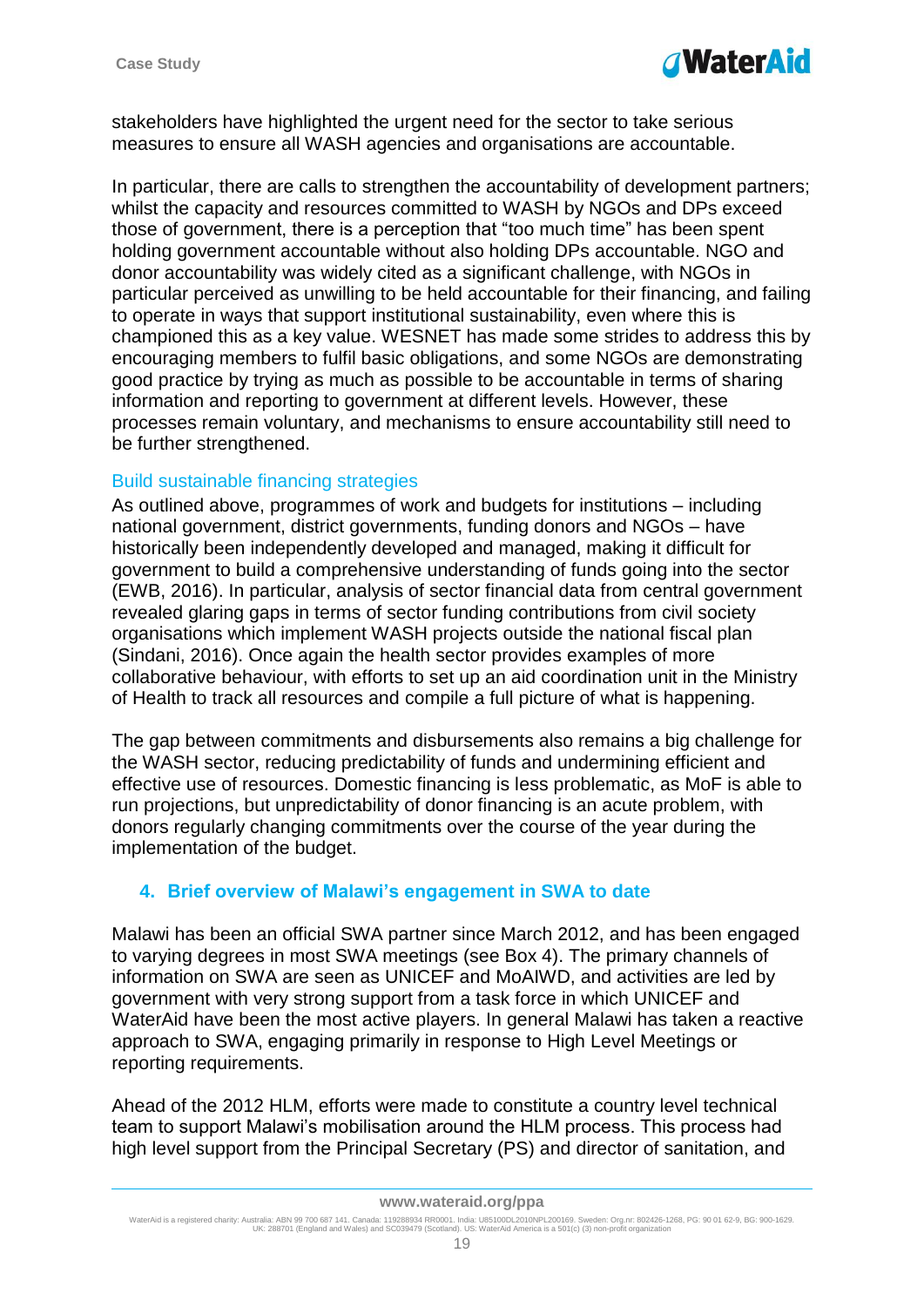

#### **Box 4: Malawi's participation in SWA meetings\*\***

2010 Finance Ministers Meeting: Malawi participated as an observer, name of attendee(s) unknown

2012 Finance Ministers Meeting: Malawi listed as participating in the SWA High Level Meeting Process, but there was no representation from Malawi at the FMM itself

2012 Partnership Meeting: Malawi represented by Mr. McLawrence Mpasa, Director of Sanitation and Hygiene, Ministry of Water Development and Hygiene

2014 Finance Ministers Meeting: Malawi represented by Ms. Erica Maganga, Principal Secretary, Ministry of Agriculture

2014 Sector Minister Meeting: Malawi represented by:

- Hon. Mr Chikumbutso Hiwa, Deputy Minister of Health of the Republic of Malawi
- Hon. Ms Anitta Kalinde, Minister of Water Development and Irrigation of the Republic of Malawi
- Mr Humphreys Dzanjo Masuku, Deputy Director of Preventive Health Services of the Republic of Malawi
- Mr McLawerence Mpasa, Director of Sanitation of the Republic of Malawi
- Mrs Erica Maganga, Principal Secretary of the Republic of Malawi
- Ms Jane Nankwenya, Deputy Chief of Mission, Embassy of the Republic of Malawi to the United States of America
- Ms Mercy Tahuna

1

\*\*Based on information available via the SWA website. Malawi's participation in the 2012 and 2016 Sector Ministers Meetings and 2013 and 2015 Partnership meetings is unknown.

there was engagement from the Ministry of Finance. After the HLM a visit from the SWA Civil Society Coordinator helped to broaden understanding of SWA among CSOs, raising awareness of SWA as a tool for strengthening national dialogue. Nonetheless the process started to lose momentum after the April HLM, and SWA engagement tailed off until the next HLM in 2014. Malawi was also engaged in preparations ahead of the SWA Sector Ministers' Meeting in 2016, with partners coming together to brief the minister prior to his attendance.

Preparations for the 2017 HLMs were kicked off on the side-lines of Malawi's 2016 JSR, with WaterAid bringing a small number of partners together to agree how to support the process. An SWA Task Force made up of representatives from MoAIWD, Unicef, WaterAid and WESNet has been actively following the process outlined the SWA Secretariat, with occasional engagement from other participants. The focus has been on meeting the requirements set for the meetings by SWA through information gathering and initial assessment against the 'guiding questions',<sup>14</sup> with the results presented to the wider sector for broader endorsement

<sup>14</sup> Supporting materials for the preparatory process of the SWA 2017 HLMs are available here: http://sanitationandwaterforall.org/news/preparatory-process-for-2017-hlms/

WaterAid is a registered charity: Australia: ABN 99 700 687 141. Canada: 119288934 RR0001. India: U85100DL2010NPL200169. Sweden: Org.nr: 802426-1268, PG: 90 01 62-9, BG: 900-1629.<br>UK: 288701 (England and Wales) and SC0394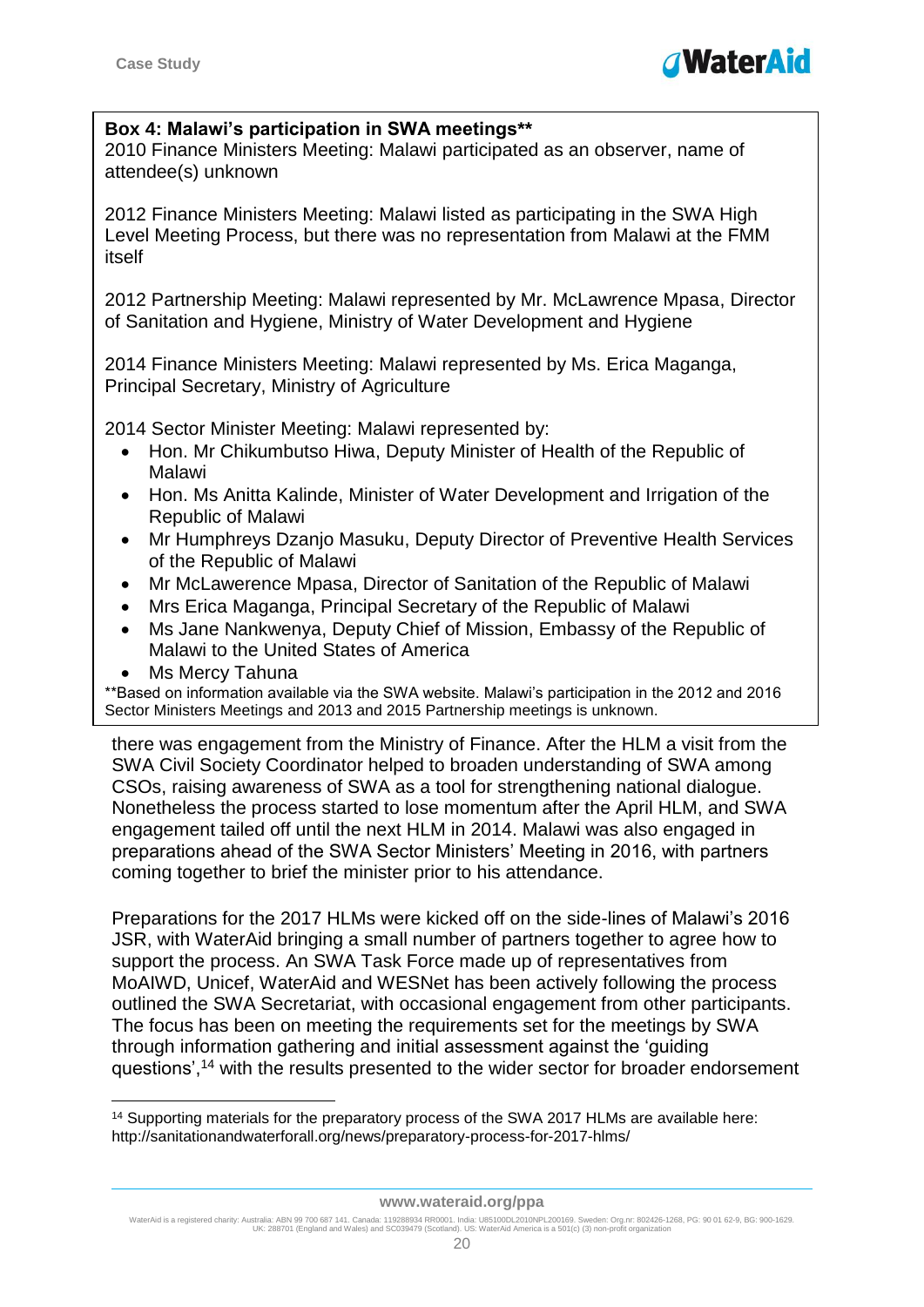

through a multi-stakeholder workshop convened on 6<sup>th</sup> March 2017.<sup>15</sup> Invitations to this workshop were sent by the PS to encourage wide attendance, but turnout among DPs was low, with no bilateral donors or development banks in attendance.

It is expected that Malawi will be represented at the FMM by the Minister of Finance and at the SMM by the Minister of Agriculture, Irrigation and Water Development, and the Minister of Health. 16

# <span id="page-20-0"></span>**5. Key findings**

# <span id="page-20-1"></span>**5.1 Awareness of SWA**

1

Awareness of SWA varies across and within different agencies and organisations, but in general was concentrated among a small group of active members of the SWA Task Force. Within government awareness is high among key personnel in the Department of Water Supply Services, but low within the Planning Division responsible for leading the SWG and broader SWAp process. Among donors and development banks there was sometimes vague recognition of the SWA name, but little detailed understanding of its work or their own organisation's role within the partnership – even among those whose headquarters-based colleagues are actively engaged through the SWA Steering Committee or Task Teams. In one case a donor mentioned learning about SWA through an internal induction programme, but generally speaking DPs attributed awareness of SWA to passing sector discussions or international events. Interestingly, a number of donors seemed surprised by their own lack of awareness, citing examples of other global partnerships with which they were more familiar.

Among those who had heard of SWA, there was generally awareness that SWA is not a funding body, with the visit from the SWA CSO advisor in 2012 credited with providing important clarification in this respect, particularly among CSOs. Broadly, SWA is recognised as a tool to help partners push for universal access and achieve the SDG goals on water and sanitation,<sup>17</sup> with a specific focus on commitment generation. Despite the shift in focus of the 2017 HLPD, SWA is still widely seen as "mostly something where commitments are made, rather than how they operationally play out on the ground".

Awareness of the SWA Building Blocks and Collaborative Behaviours is strongest with the government focal point, who came across them both through the 2016 SMM and preparations for the 2017 HLM. Select DPs are also familiar with them, most noticeably WaterAid and EWB, with others such as UNICEF and WFP aware to a lesser extent. Both EWB and WFP credited awareness of the BBs and CBs to presentations at international conferences and fora, rather than discussions at

<sup>15</sup> N.B. At the time of this case study Malawi had not yet completed the GLAAS assessment, and did not have a Collaborative Behaviours country profile as a tool to use during the preparatory process. <sup>16</sup> Since this case study was conducted, the State President has appointed Honourable Aggrey Masi, MP as Deputy Minister of Agriculture Irrigation and Water Development on 14th March. <sup>17</sup> SWA's efforts to give prominence to sanitation, in name at least, were welcomed by one interviewee, who stressed the uniqueness of putting sanitation first, and water following.

WaterAid is a registered charity: Australia: ABN 99 700 687 141. Canada: 119288934 RR0001. India: U85100DL2010NPL200169. Sweden: Org.nr: 802426-1268, PG: 90 01 62-9, BG: 900-1629.<br>UK: 288701 (England and Wales) and SC0394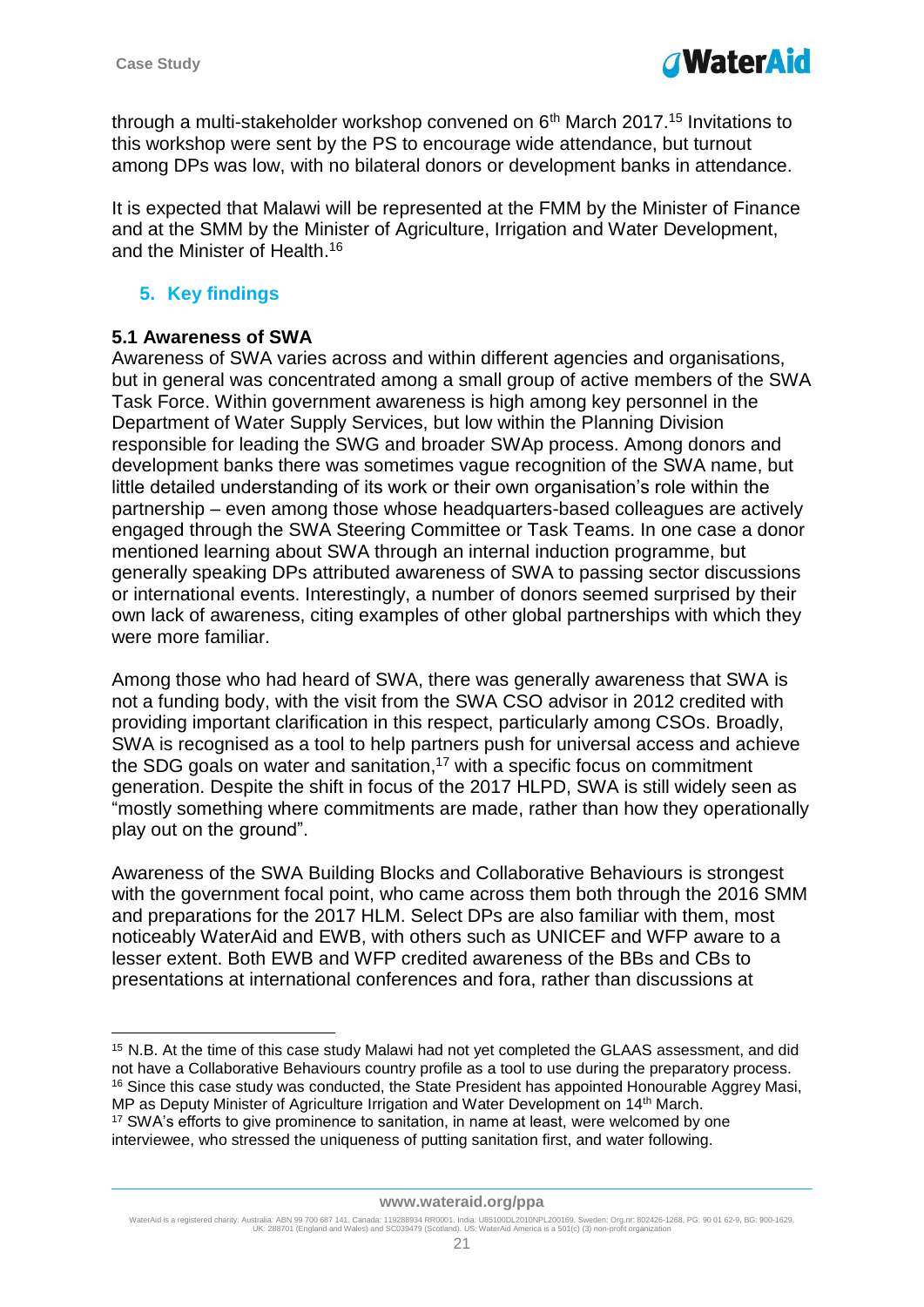

country level. Overall awareness of the components of the SWA framework was very low among WASH sector stakeholders in Malawi.

## <span id="page-21-0"></span>**5.2 Strengths of SWA engagement**

## Catalyst for advocacy

Among those familiar with SWA, the partnership – and the high level meetings in particular – are primarily appreciated for stimulating a conversation about WASH at the global level. As the only such forum at the global level, it is seen as playing an important role in WASH policy dialogue, and promoting the importance of financial allocation for WASH.

The meetings in Washington DC are also seen as having useful impact at country level by mobilising high profile figures to lobby ministers to increase finance to the sector, and helping the Minister of Finance understand sector needs and issues. The engagement between sector ministers and finance ministers is also particularly welcomed.

Whilst it is not possible to pinpoint any particular changes in domestic financing or policy that can be attributed to SWA, some stakeholders felt the high level meetings had been "a contributor to whatever resources we get", although there is no way to verify this. There are also positive examples of partners at country level using SWA commitments to support lobbying on particular issues, such as devolution of money to districts, and WESNET and EWB cited SWA commitments as a key tool in their work to lobby for increased financing to the WASH sector.

## Framework for dialogue on sector weaknesses and blockages

Although awareness of SWA's aim to strengthen country processes was considerably lower than its activities around increasing high level political prioritisation, there is noticeable enthusiasm for SWA's increasing focus on system strengthening among those "in the know".

Stakeholders actively engaged in preparations for the 2017 HLM welcomed the shift in emphasis towards strengthening country processes and mechanisms, and identifying strategies for resource generation, rather than repeating "the same old song". SWA's role in highlighting the building blocks of an effective sector and supporting countries to understand the challenges and steps needed to meet the SDGs was cited as a key benefit of engaging with the partnership:

*"Now it is more than just giving targets – we are looking at issues like resource mobilisation, and whether we are doing the right things to get where we want to be. Before it was just lip service to impress someone – now there is more thought on what the activity will cost, whether we have the resources"*

Member of SWA Task Force

The SWA Building Blocks and Collaborative Behaviours were highlighted by the Government focal point as useful tools that had helped the government assess the sector in a comprehensive way, capturing well the kinds of issues Malawi is grappling with – particularly in terms of M&E and mutual accountability, and the need

#### **www.wateraid.org/ppa**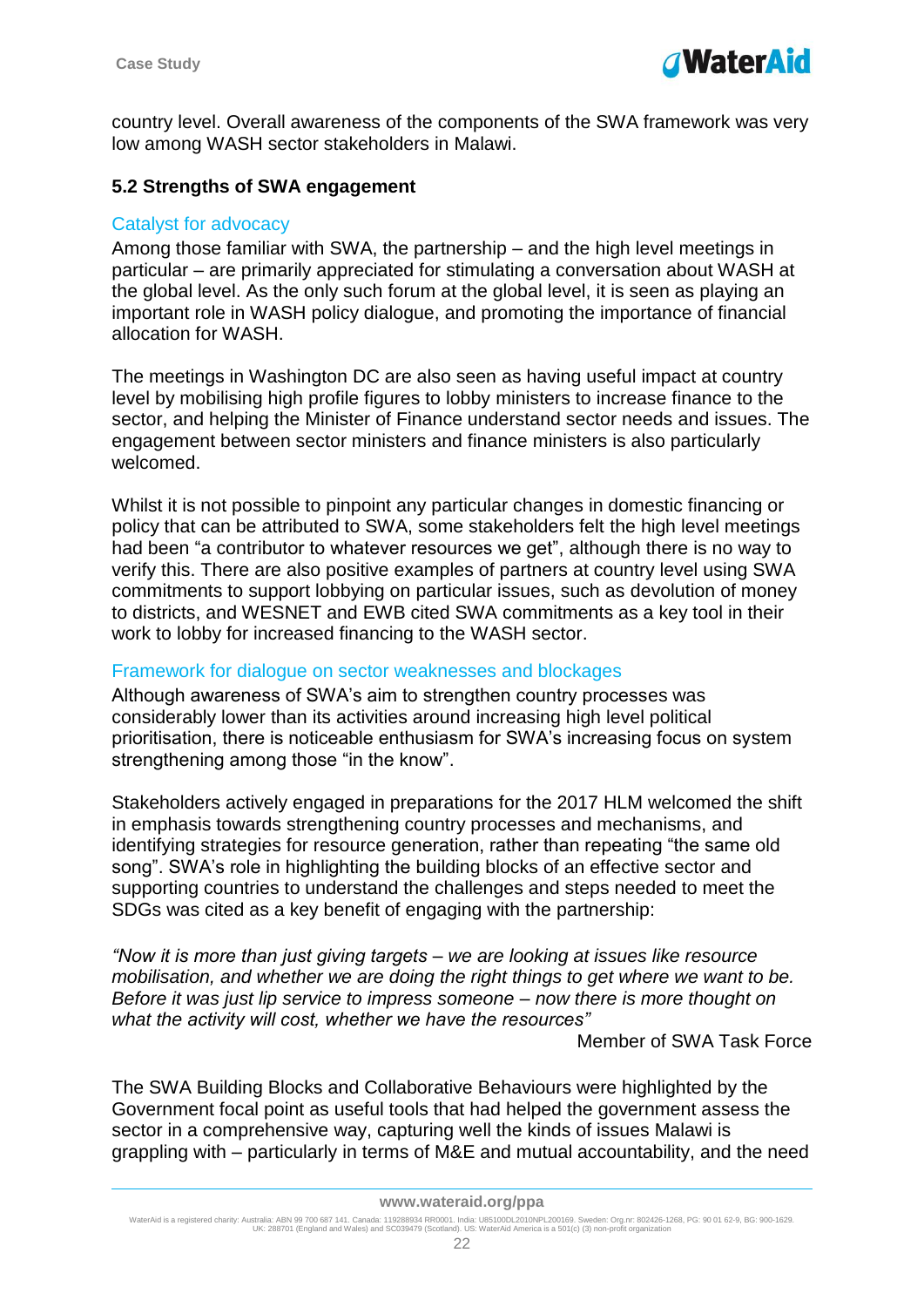

for changes in attitude and practice in key strategic areas. The SWA framework had helped the task force capture and understand these issues, and there was hope that they could be used to guide the sector towards a holistic approach.

Other stakeholders within the SWA task force also recognised the value of these tools, which had helped shift SWA engagement from something that was done because it was a global organisational imperative, to something that made sense at country level because it focused on issues partners were struggling with, such as coordination. By "boxing certain challenges in a way that they can be tackled" the SWA Building Blocks and Behaviours had helped partners come together to think through issues in a structured way that had otherwise been missing from existing discussions within the SWG and JSR. One partner also reported using the language of the SWA CBs and BBs to frame recommendations and advocacy messages.

Unfortunately, the small number of partners engaged in the SWA Task Force or aware of the BB and CBs has limited the scope of these discussions. But even among those not familiar with these tools, there was an emphasis on the need for SWA to focus on helping the sector "put in the building blocks", and catalyse discussion of how support for the sector could be better channelled to strengthen government systems. A recurring point of emphasis was that, whilst it would be useful to have a broad global framework to guide dialogue, there would need to be space for different articulations and interpretations to reflect the reality of Malawi's WASH sector.

#### Neutral forum

Part of SWA's perceived value is its ability to bring partners together in a neutral forum that is not owned by only one organisation with a particular agenda. In Malawi SWA is seen as having neutrality that doesn't come with other processes, enabling it to provide space for challenging conversations about sector progress that would not go far in the JSR.

## Opportunity for learning

In addition to raising the profile of WASH among key Ministers, the high level meetings organised by SWA are seen as having provided useful learning opportunities, particularly where they have facilitated discussion between ministers from Malawi and those from other countries. In this way they have helped build awareness of key issues and priorities, with the government's interest in engaging in SWA as a means to access resources used as a hook to expose them to discussions about efficiency and effectiveness.

## <span id="page-22-0"></span>**5.3 Weaknesses of SWA engagement**

Despite the positive factors outlined above, in many ways Malawi's experience of SWA to date provides quite a challenge to the partnership's current mode of operation. A significant number of partners saw SWA as having little tangible impact; and even those that acknowledged its impact in terms of global advocacy suggested that "for national processes it is not really adding anything". A number of explanations given for these weaknesses are summarised below.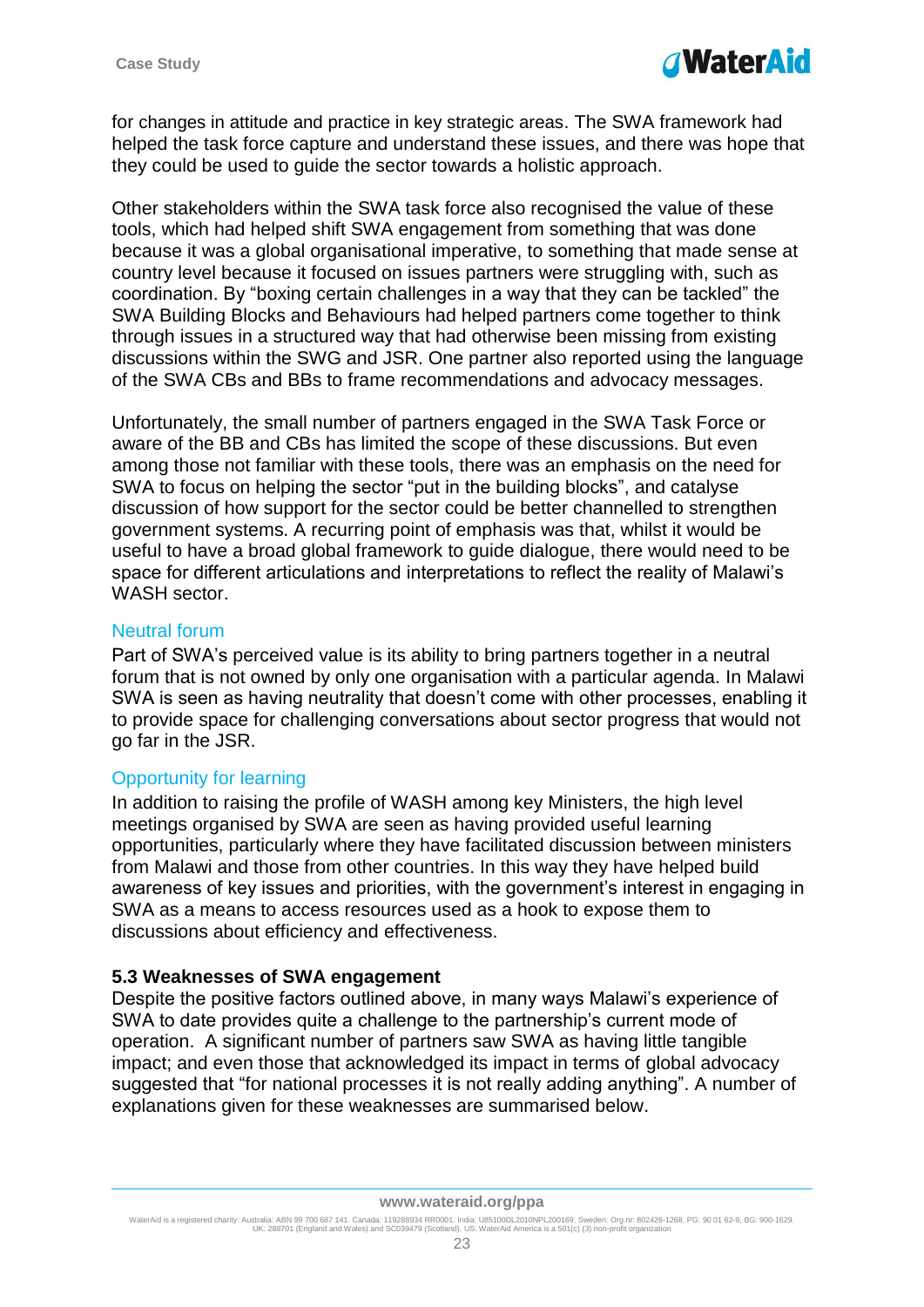# *TWaterAid*

## Failure to link with national processes

Whilst SWA's objectives are seen as being in line with what the WASH sector in Malawi is working towards, there has been little in terms of integration with national targets and processes. SWA is treated as "a different animal altogether", and engagement is almost entirely separate from broader sector activities. This failure to link with national process is seen as a critical weakness, and an important learning for future SWA engagement.

A key opportunity to embed SWA in country processes was missed in the early days of Malawi's engagement, which coincided with the country's efforts to set up a Water SWAp. Unfortunately, SWA has instead become seen as "yet another work stream": a parallel process primarily focused on reporting to international, external forces and demands, and which is perceived as "something we're doing as an obligation, rather than being passionate about it ourselves, and having a proper plan of our own." As a result, SWA processes have not been embedded within broader sector structures or processes for coordination, planning, budgeting, implementation and review. This is particularly apparent when it comes to sector processes for developing and reviewing actions and undertakings, where there remains a disconnect between the development and reporting of SWA commitments and Malawi's JSR.

This is seen as a key factor behind the lack of perceived impact on the ground, with no mechanisms in place to ensure commitments or policy recommendations stimulated by SWA meetings are carried forward through processes at country level. Instead SWA activities tend to go quiet after each meeting until the next time to report or prepare comes round. Another consequence of the separation between SWA and other sector processes has been the narrowing of engagement to "a small elite group talking about SWA, and everyone else wondering what it is". This is further exacerbated by a residual impression that SWA is a UNICEF initiative, rather than being led by government.

Although such reflections were frequently raised with reference to the previous SWA model of commitments generation, it is clear that similar challenges continue today, with SWA engagement still disconnected from the wider WASH sector. Efforts have been made to close this gap, for example by flagging SWA to the SWG, but the lack of time for in depth discussion means it has not yet been possible to use this group to build understanding and engagement. As a result, SWA in Malawi is still seen as a "once a year process" involving an isolated few, and there were repeated calls for the importance of linking to country processes and embedding in sector governance to be made much more explicit from the outset in SWA messaging and guidance documents.

#### Narrow engagement

As mentioned above, active engagement in SWA in Malawi remains limited to relatively few actors, predominantly within government, UNICEF and civil society.

#### **www.wateraid.org/ppa**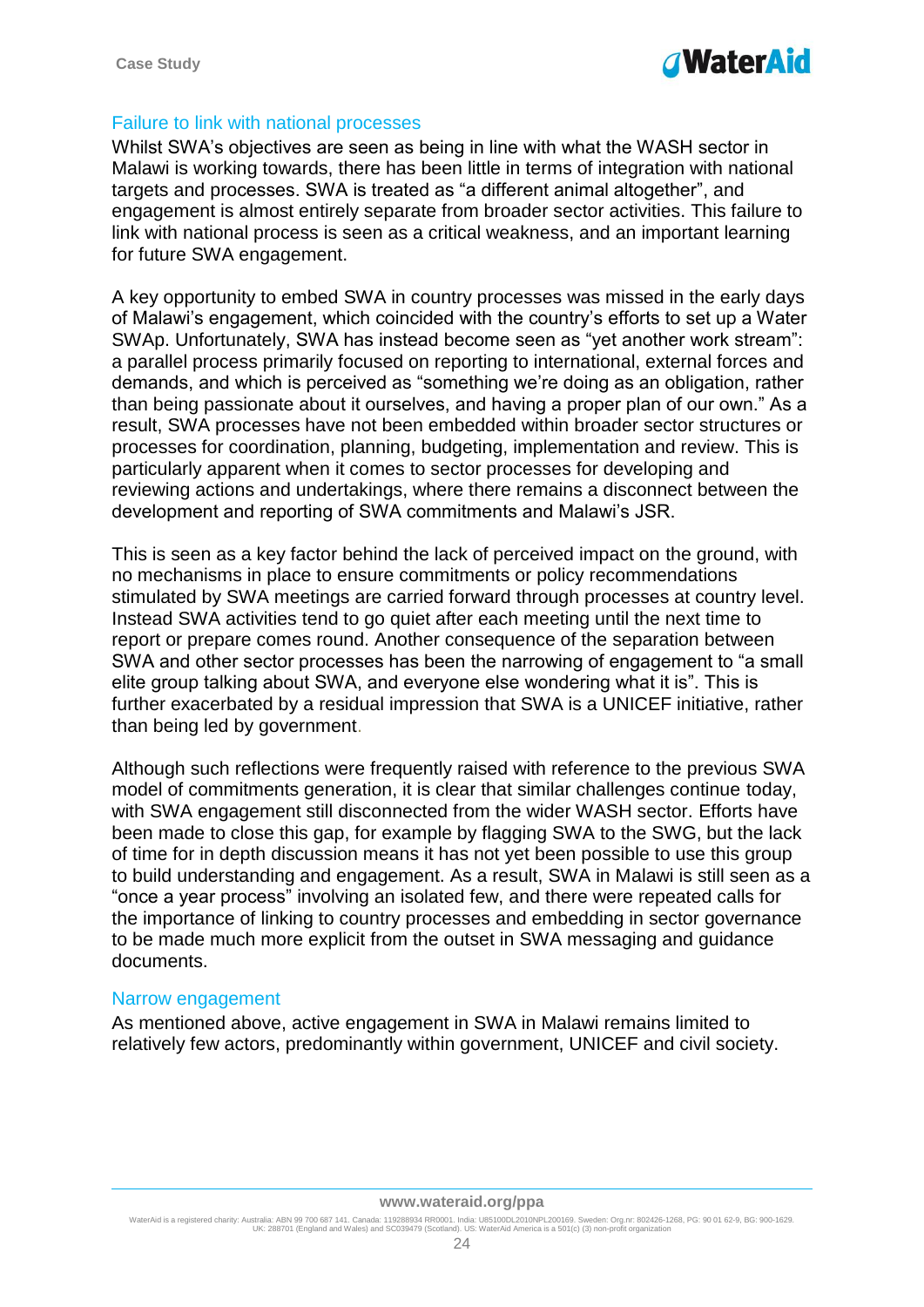

The SWA Task Force is inclusive to all those who want to join, but to date efforts to bring more stakeholders to the table have not been successful.<sup>18</sup>

Particularly noticeable is the absence of development banks, and bilateral and multilateral donors other than UNICEF, with even those who are aware of SWA not taking an active role. Generally, this is attributed to a lack of awareness and understanding of the strategic importance of SWA among DPs at country level, with many citing the lack of guidance from their own headquarters on the level of organisational commitment that should be shown to SWA. Even where there has been inter-organisational communication on SWA (such as one bilateral donor who recalled learning about SWA as part of an internal induction programme), this doesn't seem to have translated down into active engagement at country level.

Limitations in understanding and awareness are particularly apparent with the SWA Building Block and Collaborative Behaviours, which are predominantly being taken forward by "those that are already convinced" and have actively sought out better awareness of the tools. It is not clear that the tools are reaching many additional stakeholders that are not already convinced of their importance.

This lack of completeness undermines one of the key strengths of SWA, namely its ability to facilitate a multi-stakeholder dialogue around the bottlenecks and remedial policy options within the WASH sector. This is a particular disadvantage in a country such as Malawi, in which DPs remain the main financier for the WASH sub-sector. Without clear commitment from DPs it is difficult to convince ministers that SWA represents an opportunity to drive progress across the sector as a whole, and the 'compact' of government commitment and reciprocal donor response (with resources or behaviour change) is broken. It also means the WASH sector is missing out on opportunities to utilise DP "power" to drive conversation forward – many donors have links with MoF through high level forums or committees, but the WASH sector has never effectively used this channel to raise issues for discussion, or to push for follow up meetings.

#### Weak accountability

1

A particular consequence of both the lack of alignment between SWA and sector processes and the absence of key sector partners from SWA discussions is a lack of follow up and accountability around SWA commitments or activities.

The majority of stakeholders were unaware of any follow up in previous years, exacerbated by the absence of a process for capturing information about what is agreed or discussed outside Malawi (e.g. through SWA HLMs) and translating this for the local context. The latter point is seen as a result of the lack of a culture of responsibility for things that happen overseas; there is an understanding that what government officials do outside Malawi "is their business", and thus pressure for follow up meetings is limited. However, there is recognition that without this, "the minister knows no one will ask so he will say whatever he likes".

 $18$  Invitations to the SWA Stakeholder Workshop on  $6<sup>th</sup>$  March were sent out by the Principle Secretary to try and catalyse wider participation, but there was still no attendance by bilateral donors or development banks.

WaterAid is a registered charity: Australia: ABN 99 700 687 141. Canada: 119288934 RR0001. India: U85100DL2010NPL200169. Sweden: Org.nr: 802426-1268, PG: 90 01 62-9, BG: 900-1629.<br>UK: 288701 (England and Wales) and SC0394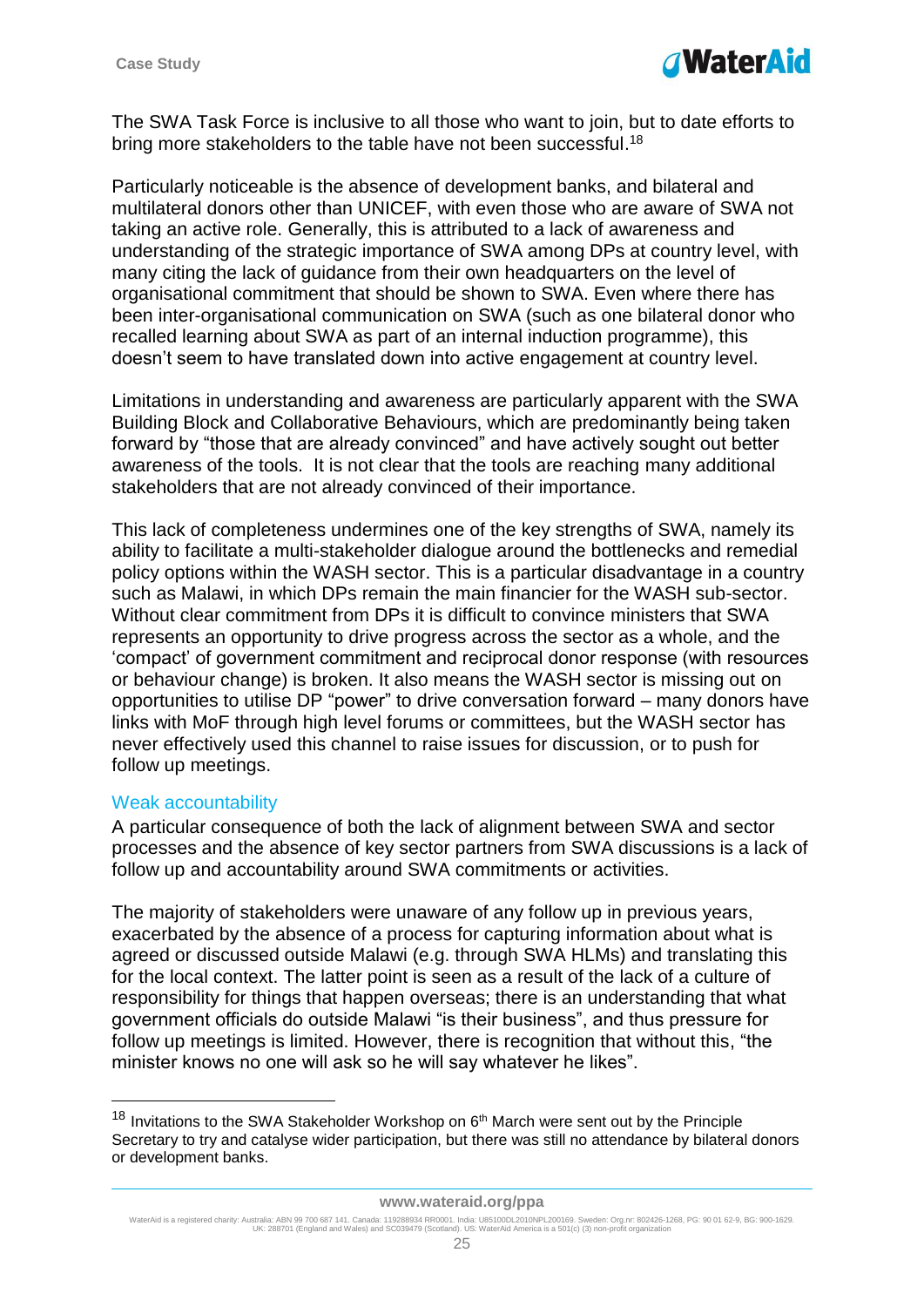

As a result, SWA HLMs are seen as useful opportunities to give ministers ideas, but of limited use for accountability purposes. Numerous stakeholders argued for a stronger focus on strengthening decision making and accountability in Malawi, rather than "up there" through a globally driven process. National mechanisms for follow up, review and course correction through country processes are seen as the most important way of ensuring impact.

The lack of DP engagement mentioned above has also undermined efforts to foster mutual accountability around SWA, due to the lack of evidence of government engagement being matched by any reciprocal efforts from donors or NGOs.

#### Commitments not linked to finance

A key objective of SWA's High Level Meetings has been to foster a reform agenda between sector and finance ministers. However, there is limited evidence of SWA engagement leading to impacts on funding allocations for WASH in Malawi, and the partnership does not seem to have helped the sector strengthen its relationship with MoF.

Efforts have been made to use the support of SWA to bring political and financial leadership to WASH; initially MoF did participate in SWA processes, and there was some progress in building their understanding of the real issues facing the sector. But this interest has since waned, and MoF is not involved in the analysis and discussions that form the SWA preparatory process. Furthermore, commitments and actions identified by the government of Malawi as part of SWA processes have not been linked to a resourcing strategy, and there has been no budget in place for their operationalisation. As a result, the "pomp" of High Level Meetings has taken place in isolation from any "financial realism", and it is considered unsurprising that it has not led to any sustainable movement in the sector.

#### Commitments not tackling operational challenges

Whilst the lack of a clear plan for financing and follow up of SWA commitments is seen as a primary weakness, stakeholders also expressed concern that in previous years commitments had focused on the "wrong things". SWA is seen as "mainly about infrastructure", and lacking a focus on the "softer side" of systems strengthening. The 2012 SWA HLM coincided with the development of Malawi's Sector Investment Plan, which also has a heavy infrastructure focus that was exacerbated through commitments made at global fora such as SWA. Whilst it was acknowledged that some of the SWA commitments made by governments were more practical, these tended not to be the ones people saw referenced and quoted (which were often limited to budget allocations or access figures), and there were calls for SWA to put more emphasis on operational inputs and goals. Although SWA has made efforts to redress this in recent years through tools such as the Building Blocks and Collaborative Behaviours, it is clear that many partners at country level remain unaware of these shifts.

WaterAid is a registered charity: Australia: ABN 99 700 687 141. Canada: 119288934 RR0001. India: U85100DL2010NPL200169. Sweden: Org.nr: 802426-1268, PG: 90 01 62-9, BG: 900-1629.<br>UK: 288701 (England and Wales) and SC0394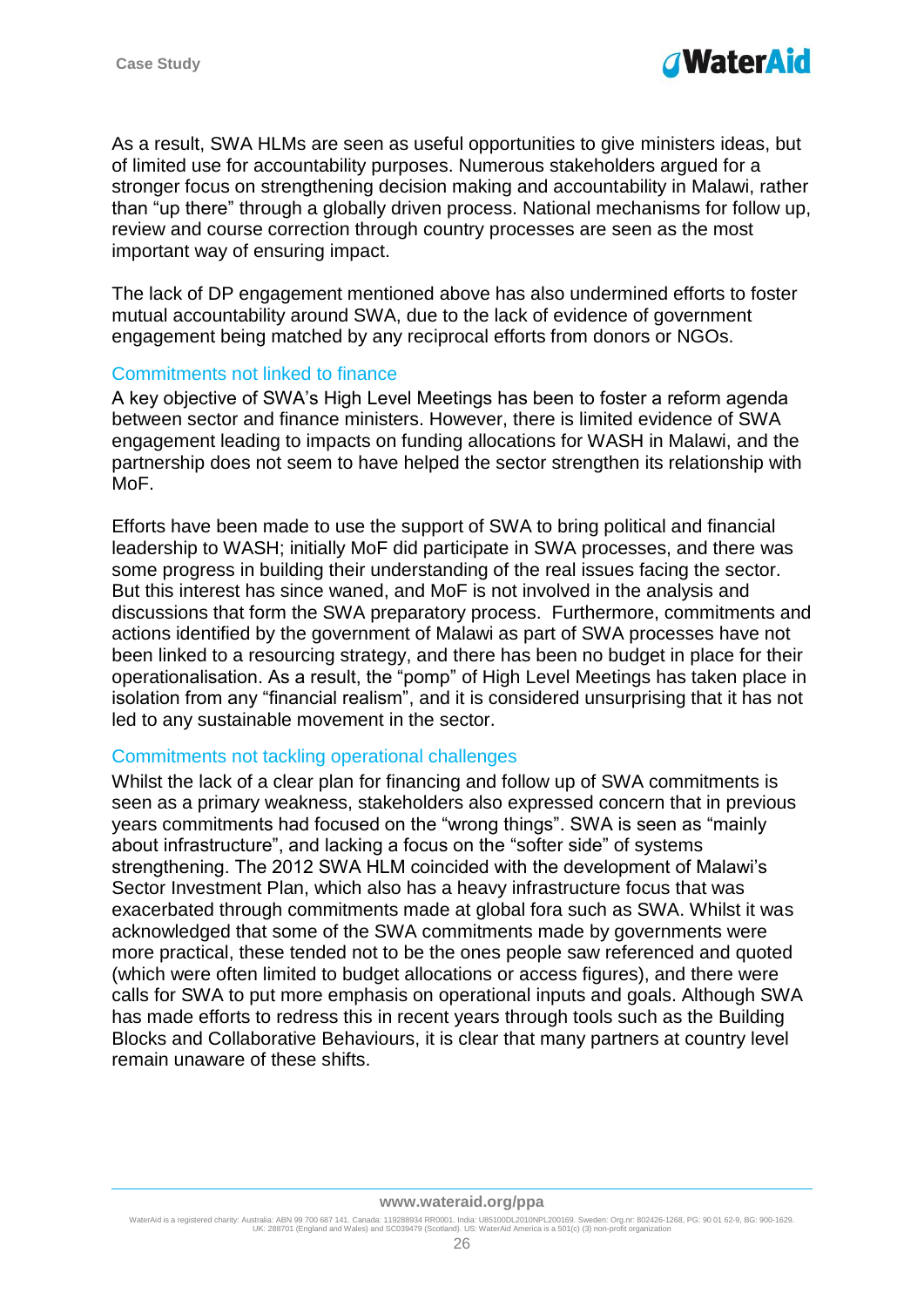# *TWaterAid*

# Challenges with political leadership and engagement

The weaknesses in government leadership outlined above have also had consequences for SWA engagement. There is still a sense that convening of SWA meetings and enforcement of activities is reliant on donors or NGOs, which moves the ownership away from government. There are also concerns around the strength and breadth of government engagement in SWA. Whilst the government focal point's contribution and passion is widely praised, the extent to which engagement has the support of the Principle Secretary (PS) is not clear, and there is certainly scope for government to do more to take leadership and internalise SWA.

These challenges are compounded by the fact that stakeholders are still struggling to achieve the right balance of engagement across the various levels of government. Malawi has been subject to frequent ministerial changes during the course of its membership of SWA, often in close proximity to HLMs (see Box 5), meaning gains in political will achieved through SWA activities have been short-lived. This has triggered debate on whether SWA is targeting the right level with its focus on ministers. Whilst there is recognition that ministers are important, there is widespread feeling that more attention needs to be given to the engagement of technical support staff and – in particular – the Principle Secretary. Engagement at this level is seen as particularly important in ensuring gains made through SWA are maintained and integrated into cabinet priorities and national plans.

## <span id="page-26-0"></span>**6. Key recommendations for SWA**

Based on the above analysis, it is clear that whilst SWA has had some positive impact to date, significant changes are needed in how the partnership's objectives are operationalised to ensure SWA fulfils its potential and delivers on its promise to strengthen country processes in order to drive progress towards sanitation, hygiene and water for all. Key recommendations are summarised below:

## a) Communicate the benefits of SWA engagement

In a crowded and busy sector, SWA needs to think carefully and critically about the benefits it brings, and communicate these to all constituencies, focusing not just on the SWA 'brand' but on the strategic importance and value of the conversations and

actions that are driving the sector forward. Currently a number of major partners in the sector don't know anything about SWA or how they can contribute, and others have shown limited interest because the value of the partnership is unclear. In the words of one stakeholder, "it isn't clear what SWA is trying to do".

Current channels of communication – which rely heavily on messages being passed down from headquarterslevel, or filtered through one or two incountry focal points – do not seem to

## **Box 5: Key ministerial changes in Malawi's WASH sector**

- April 2012 death of President Bingu wa Mutharika
- June 2014 Minister Chivembekeza appointed to MoAIWD
- April 2016 [Minister Chiyembekeza](https://www.google.co.uk/url?sa=t&rct=j&q=&esrc=s&source=web&cd=4&cad=rja&uact=8&ved=0ahUKEwjukIKrle3SAhUJBcAKHbIrDicQFggzMAM&url=http%3A%2F%2Fwww.nyasatimes.com%2Fminister-chiyembekeza-launches-k5mil-football-and-netball-competition-in-thyolo%2F&usg=AFQjCNG_H6xFM5idqGRZZ5zTWq_ZaNyBkA&bvm=bv.150475504,d.ZGg) replaced by Minister Chaponda
- February 2017 Minister Chaponda dismissed
- $\bullet$  14<sup>th</sup> March 2017 Aggrey Masi appointed as Deputy Minister of Agriculture Irrigation and Water Development

WaterAid is a registered charity: Australia: ABN 99 700 687 141. Canada: 119288934 RR0001. India: U85100DL2010NPL200169. Sweden: Org.nr: 802426-1268, PG: 90 01 62-9, BG: 900-1629.<br>UK: 288701 (England and Wales) and SC0394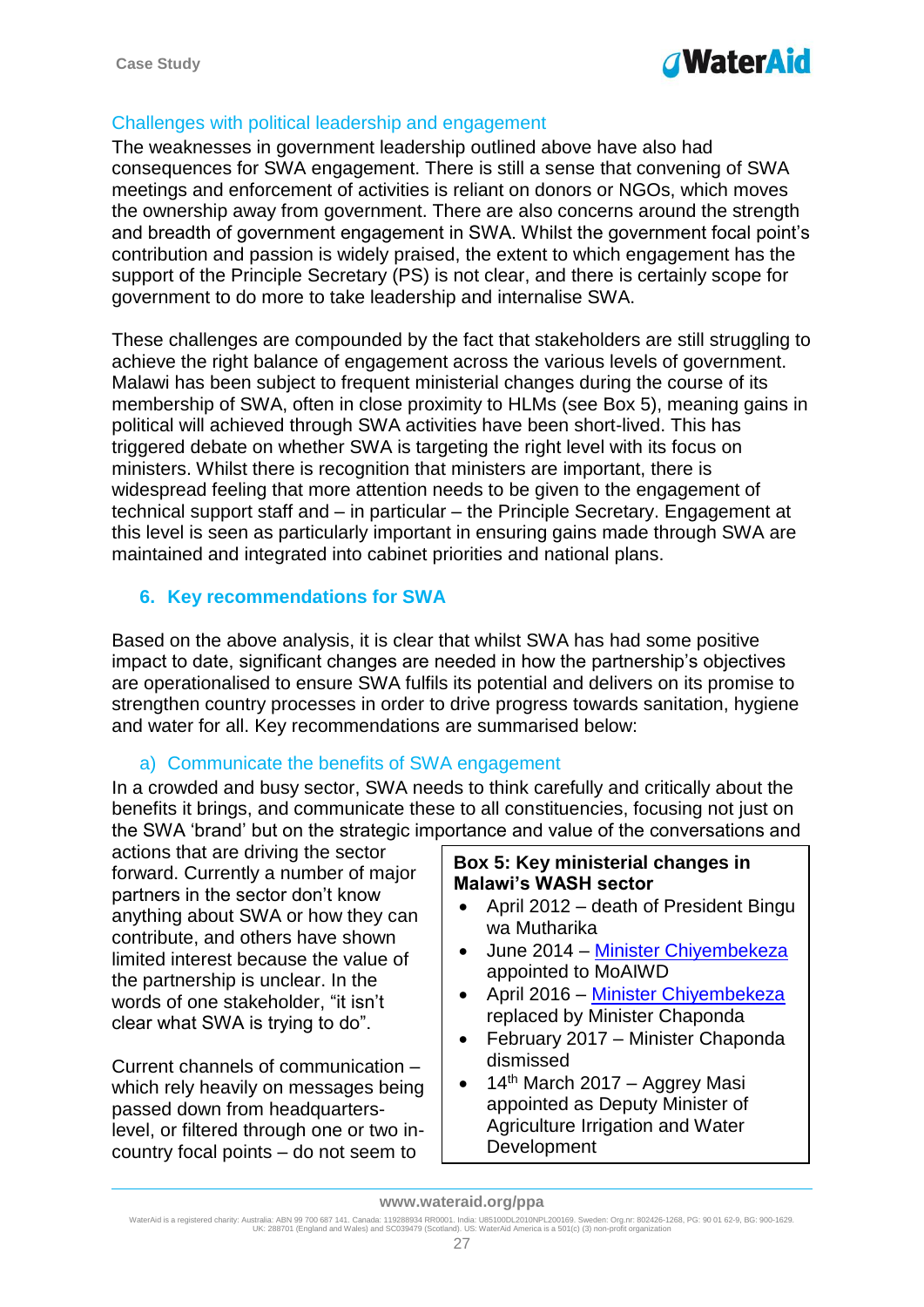

be working effectively, and different options need to be explored to widen and deepen engagement (see below).

#### b) Deepen the partnership's focus on strengthening country processes

Those who are aware of SWA's increasing focus on strengthening the WASH sector's enabling environment and catalysing improvements in development effectiveness have welcomed these shifts, and those who are unaware are nonetheless looking for the partnership to contribute more in this area. In particular, stakeholders are looking for ways to strengthen the way the sector operates in terms of core systems such as finance and monitoring.

However, whilst there is a consensus that international pressure through SWA for increased focus on system strengthening, and support from SWA on how Malawi can strengthen its national systems, represent the most valuable contributions the partnership could make at country level, it is also clear that this is not yet happening. In order to move forward more effectively, stakeholders encourage SWA to ensure 'strengthening country processes' is the central starting point of all SWA activities and decisions, rather than an afterthought or secondary principle.

#### c) Prioritise alignment with existing country mechanisms and processes

Ensuring more effective alignment between SWA's country engagement and existing country processes and mechanisms should be the keystone of efforts to deepen SWA's focus on strengthening country processes. Indeed, without addressing the ongoing failure to successfully link SWA engagement with national process and systems, the impact and effectiveness of the partnership will remain limited.

The question of how to truly strengthen existing policy dialogue at country level and align to existing national and local plans is seen as the central challenge for SWA, but also the only way for SWA to make tangible progress. The status quo of parallel structures and separate meetings is widely seen as unhelpful; instead SWA needs to be seen as an ongoing tool embedded into the work of fora such as the SWG. To truly align with – and strengthen – country processes, variations in country timelines also need to be accommodated, with SWA engagement structured in a way that prioritises strengthening and use of national cycles of planning, monitoring and review, rather than the imperative of responding and reporting to external global forces. 'Quick fire' processes that require action over a couple of months will always be very difficult to align.

Whilst this carries significant challenges to aspects of SWA's current ways of working, it has the potential to deliver a step change in the effectiveness of the partnership. By taking advantage of existing structures within the sector, and utilising SWA as an opportunity and build a "global voice" into existing systems, SWA can ensure its efforts to strengthening country processes move from lip service to reality. For example, there is an urgent need to ensure SWA engagement strengthens the Malawi WASH sector's mobilisation around key funding windows (such as the development of the new five-year strategy MGDS, or annual budget ceiling discussions) rather than distracting focus away from these national processes and discussions. Embedding SWA within forums such as the SWG which already has the participation of key stakeholders, such as bilateral donors, that are absent from SWA

#### **www.wateraid.org/ppa**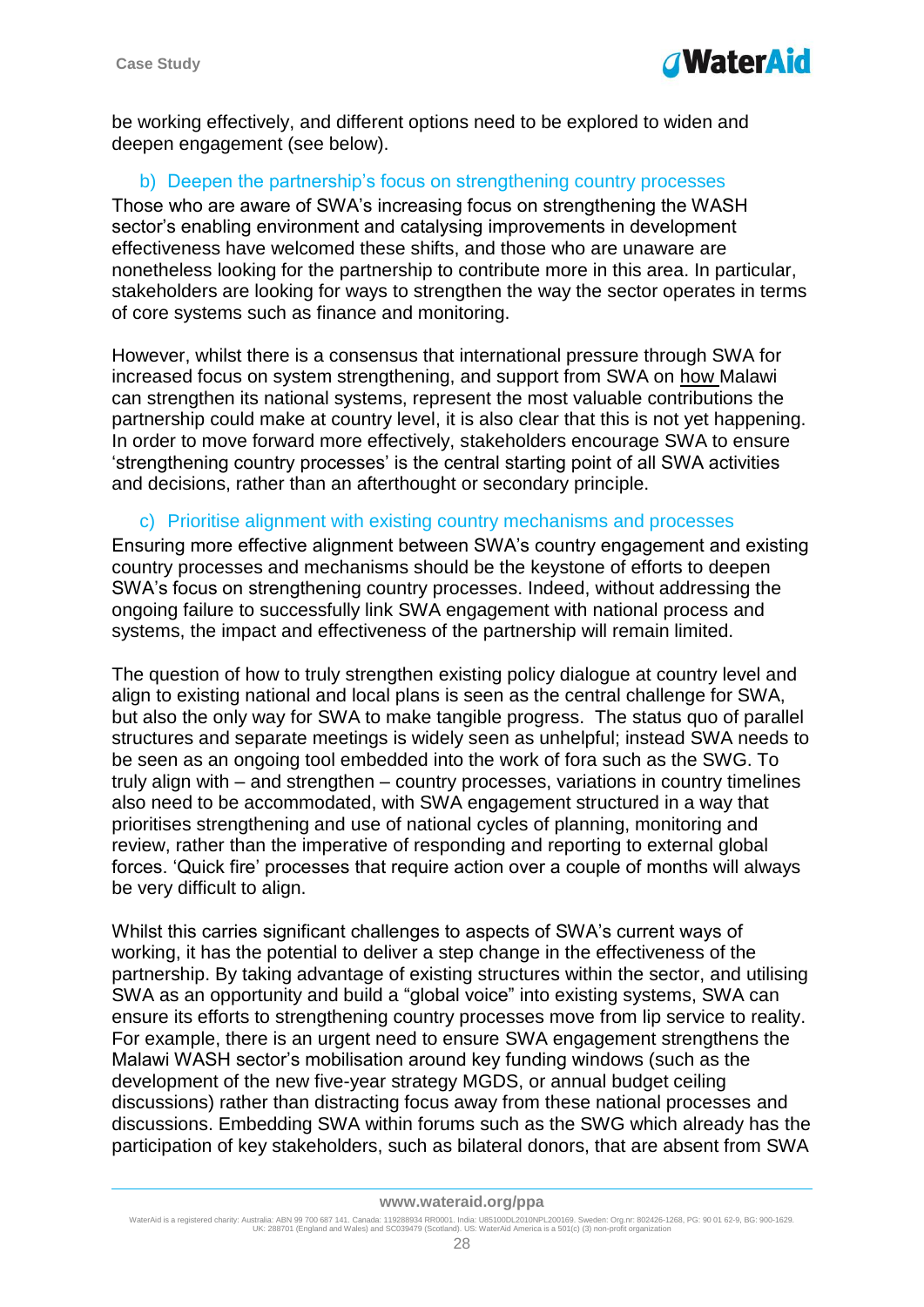

discussions will also help address the "exclusive" nature of current SWA engagement.

#### d) Broaden and deepen engagement among existing partners

The fact that WASH stakeholders in Malawi see SWA as only targeting a limited number of partners is damaging to the partnership's effectiveness and its reputation as a multi-stakeholder platform. It is clear that SWA needs to do more to bring on board stakeholders who risk getting left behind, both within government and – crucially – across SWA's other constituencies. This is particularly important for a country like Malawi, which can only achieve the SDGs with the support of DPs.

#### *Within government*

Continued efforts to strengthen government leadership of SWA will help ensure the partnership is not perceived as "a UNICEF thing or a WaterAid thing". In addition, there is a need for SWA to explore ways to broaden its engagement with country governments, beyond individual focal points and occasional interaction with key ministers.

In particular, SWA should look beyond ministers to strengthen its engagement with the technical teams that provide key support and are ultimately responsible for follow-up and delivery of any decisions or commitments delivered by ministers. Senior technical staff – and especially Principle Secretaries – are a powerful and important force in the WASH sector, particularly in the context of the regular ministerial changes that have characterised Malawi's WASH sector over recent years. PSs can stay for years, and have the capacity to drive the ministry and sustain interventions in a way that makes their support essential for any sector "breakthrough". There was considerable excitement among stakeholders around "the kind of conversation you could have if you brought these people together", but there was also a feeling that to date their power has not been recognised by SWA. Whilst there may be potential for continued high level engagement with ministers, SWA should explore ways to better balance this with greater engagement with other key government stakeholders.

## *Among development partners*

At the moment multilateral and bilateral donors and development banks are noticeable by their absence from SWA engagement in Malawi. There is an urgent need for DPs to internalise SWA and engage at country level, particularly when it comes to identifying the remedial reforms and behaviour changes needed on all sides to help Malawi deliver the SDGs. Without this, government confidence that SWA provides a useful avenue for finding a common way forward will continue to erode.

*"My biggest recommendation for SWA is not to assume DPs will pick it up. Go out and catalyse them, so they will come in and support."* 

It is clear that such engagement will not be achieved without active effort. More needs to be done to ensure global SWA communications are targeted at development partners, that DPs understand the substantive role expected of them, and that they are

WaterAid is a registered charity: Australia: ABN 99 700 687 141. Canada: 119288934 RR0001. India: U85100DL2010NPL200169. Sweden: Org.nr: 802426-1268, PG: 90 01 62-9, BG: 900-1629.<br>UK: 288701 (England and Wales) and SC0394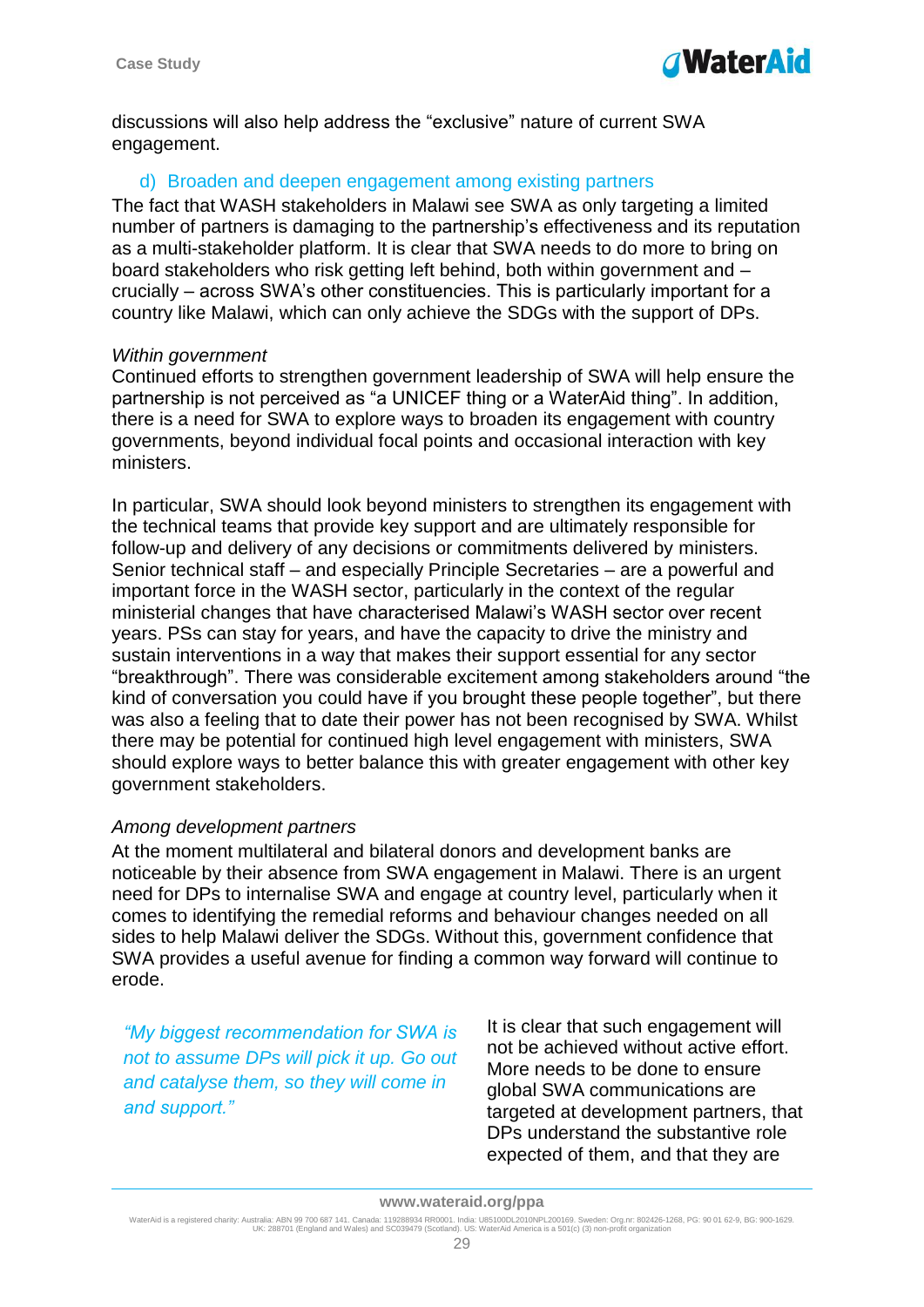

aware of key tools such as the Collaborate Behaviours. Individual SWA partners also need to take steps to ensure their headquarters are entering into dialogue with country offices around the importance of engaging in SWA.

## *Among NGOs*

To date, SWA has emphasised the role of civil society originations as the voice of the marginalised, and as "watchdogs" of government progress towards sanitation and water for all. However, it is also important to

*"We [CSOs] need to do what we want them [government] to do. We need to be transparent too. We are not setting a good example."* 

recognise that in counties like Malawi many NGOs are also acting as implementing partners involved in delivery of WASH services, and as such need to be held accountable for their behaviours in the same way as other sector partners. SWA should work with organisations such as WESNET to explore ways to foster improvements in coordination and alignment among its NGO partners.

## e) Strengthening mutual accountability

The multi-stakeholder nature of SWA, and thus its potential to provide a platform for strengthened mutual accountability, is recognised as part of the partnership's "unique selling point", and both government and DP stakeholders in Malawi are keen to see SWA pushing partners to make this a reality. In particular partners emphasised the need for a robust accountability framework around the Collaborative Behaviours, to allow the sector to move beyond "everyone using the right words… but continuing to use practices that are compromising the sustainability of the sector".

*"We are always quick to sign agreements, but when it comes to implementation we still have challenges. Only way to achieve is if there is accountability – in country and at other levels"* 

Extending the focus beyond one route of implementation (i.e. government) to track progress made by the sector as a whole, and allocation of actions across all constituencies, could help SWA tackle the limited participation of some constituencies to date. A strengthened focus on fostering mutual

accountability would also serve to make SWA engagement more palatable to government, by building confidence that efforts would lead to a reciprocal response from development partners that goes beyond "high level socialising".

To maximise its impact, SWA's mutual accountability mechanism should start from discussions at a national level, rather than creating an isolated process at international level. In particular, SWA should link to JSRs and sector review processes to ensure global discussions will be based on evidence from the ground, adding an element of "global peer pressure" to highlight those that are – and are not – making progress against their own national targets and undertakings.

WaterAid is a registered charity: Australia: ABN 99 700 687 141. Canada: 119288934 RR0001. India: U85100DL2010NPL200169. Sweden: Org.nr: 802426-1268, PG: 90 01 62-9, BG: 900-1629.<br>UK: 288701 (England and Wales) and SC0394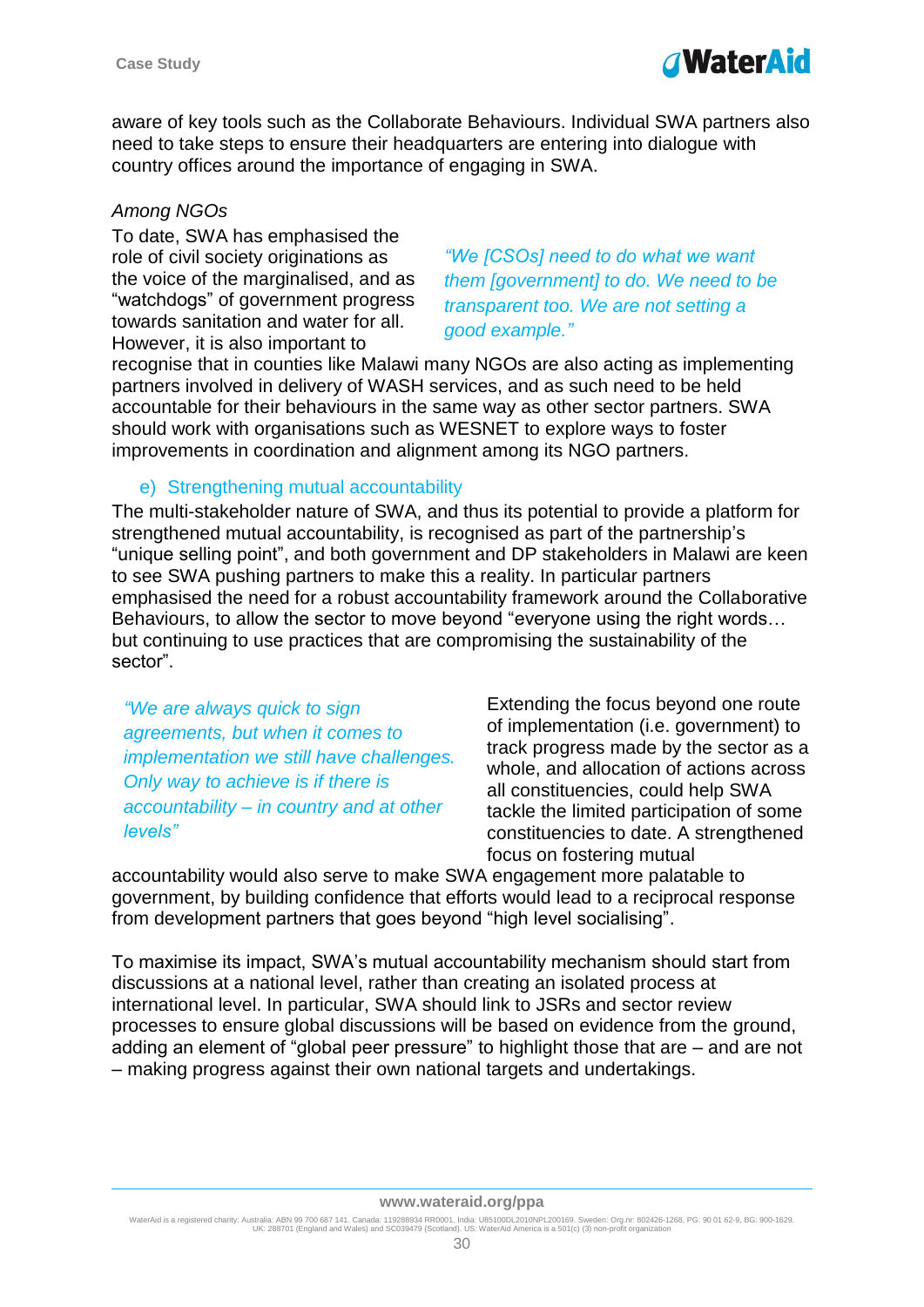

f) Continue to promote tools such as the Collaborative Behaviours and Building Blocks, but allow scope for flexibility and interpretation

As outlined above, the means to address weakness in sector systems and institutions are seen as "the crux of what [Malawi's WASH] sector is lacking". The SWA Collaborative Behaviours and Building Blocks are seen as valuable tools that create an opportunity for analytical work, dialogue and feedback, giving the sector space to reflect on its own processes (such as the SWAp and JSR) in a way that is not otherwise happening.

Whilst the terminology of Behaviours and Building Blocks is new, the areas of analysis they summarise are not, and they are seen as complementing existing efforts, rather than starting a new conversation. For this reason, the value of these tools is in the global framing they provide, rather than in the detail or specifics; what they look like will be different in every country, and SWA is encouraged to focus on capturing high level ideas rather than "getting into the nitty gritty". In particular stakeholders emphasised the need to focus on identifying key functions and sharing practical information for those who are on board with the concepts but looking for ways to translate these to change on the ground, rather than dictating forms or focusing too much on "using the right language and saying the right things" without practical follow-through.

#### g) Explore ways to channel technical support

Whilst partners in Malawi recognise that SWA is not a funding body, the lack of financial support linked to SWA nonetheless creates a challenge for the partnership. This has been compounded to date by the lack of indication that government engagement in SWA would be met by a reciprocal response from financing or technical partners (despite the principle of 'joint action' on which the partnership was built). Instead SWA has gained an unfortunate reputation for empty promises, and preaching principles that it does not actually support stakeholders at country level to put into practice.

SWA therefore needs to explore ways to ensure a clearer and more direct response to needs and challenges raised through engagement in the partnership, ensuring the implied support to government from donors and other partners is realised in practice, and that the support made available during the HLPWD does not suddenly disappear after HLMs. Suggestions included mobilising support and expertise to build capacity at country level in particular areas – such as monitoring and evaluation – or focusing on particular countries (identified through an assessment or ranking) for intensive support to catalyse progress. Whilst such activities would still be delivered through existing partners, by taking place under the umbrella of SWA they could secure wider ownership and buy-in. The importance of this last point – the ability of SWA to catalyse work that is not owned by only one organisation – was repeatedly reiterated, with partners stressing the importance of packing SWA engagement in a way that it goes above DP politics is not construed as the agenda of any one partner.

WaterAid is a registered charity: Australia: ABN 99 700 687 141. Canada: 119288934 RR0001. India: U85100DL2010NPL200169. Sweden: Org.nr: 802426-1268, PG: 90 01 62-9, BG: 900-1629.<br>UK: 288701 (England and Wales) and SC0394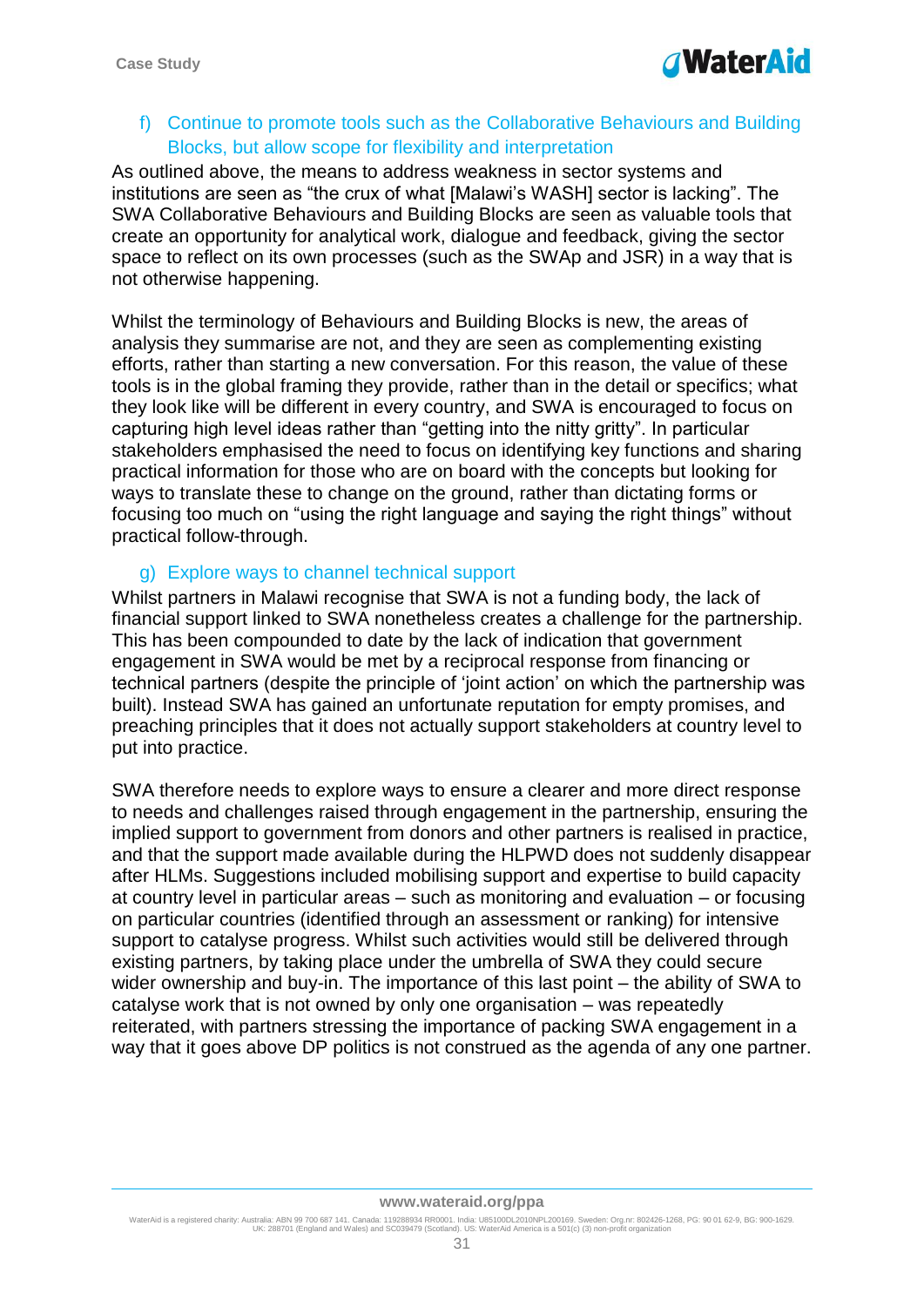

## <span id="page-31-0"></span>**7. Recommendations for strengthening SWA engagement in Malawi**

Whilst the above recommendations are directed at the global SWA partnership as a whole, this case study also highlights a number of key recommendations for partners in Malawi. 19

#### a) Use SWA to drive in-country processes

SWA provides a valuable means through which to catalyse support around key incountry processes and opportunities in which the WASH sector has traditionally had only weak engagement. For example, the SWA High Level Political Dialogue process could be utilised as an opportunity to harness global discussions about SDG readiness and the steps needed to deliver on Malawi's water and sanitation commitments and link these to link preparation of the MGDSIII. Likewise, SWA tools such as the Building Blocks could be used to identify key reform areas and push for these to be incorporated into annual planning.

This kind of impact will not be achieved as long as Malawi continues to view SWA as an isolated process. Instead, SWA should be seen as a complementary force that can be used to inform and strengthen other processes. Taking ownership of SWA engagement by mapping out a cycle of how and when the opportunities and tools it provides can add most value (rather than waiting for this to be dictated by external forces), will allow partners in Malawi to ensure engagement with the partnership reduces – rather than exacerbates – current inefficiencies in sector processes.

## b) Mainstream SWA into SWG

1

A key step toward utilising SWA to drive in-country processes will be the mainstreaming of SWA discussions under the SWG. Whilst an SWA Task Force may still be useful to take forward specific activities, ownership of Malawi's engagement in SWA needs to sit with the sector as a whole. The Sector Working Group not only provides a means through which to broaden country engagement in SWA through a membership that includes Principle Secretaries, directors, and DPs, but also to ensure any milestones or actions identified through SWA are aligned with broader sector planning and review taking place through the JSR. However, given the current challenges that are being faced by the SWG and the relative infrequency with which it meets, careful consideration will need to be given to how to integrate these processes.

## c) Encourage strengthened SWA engagement by all sector partners

In addition to global efforts to broaden and deepen engagement across SWA's constituencies, partners in Malawi – particularly those who already actively engaged in SWA – can play a crucial role in broadening the number of actors who are aware of, and involved in, SWA activities in Malawi. This could include using SWG meetings or other opportunities for development partners to share specific examples of best practices in taking up and applying the SWA framework through their work at country level.

<sup>&</sup>lt;sup>19</sup> The recommendation in this section focus specifically on Malawi's relationship with SWA, rather than duplicating broader recommendations for sector as a whole that have already well captured through other studies.

WaterAid is a registered charity: Australia: ABN 99 700 687 141. Canada: 119288934 RR0001. India: U85100DL2010NPL200169. Sweden: Org.nr: 802426-1268, PG: 90 01 62-9, BG: 900-1629.<br>UK: 288701 (England and Wales) and SC0394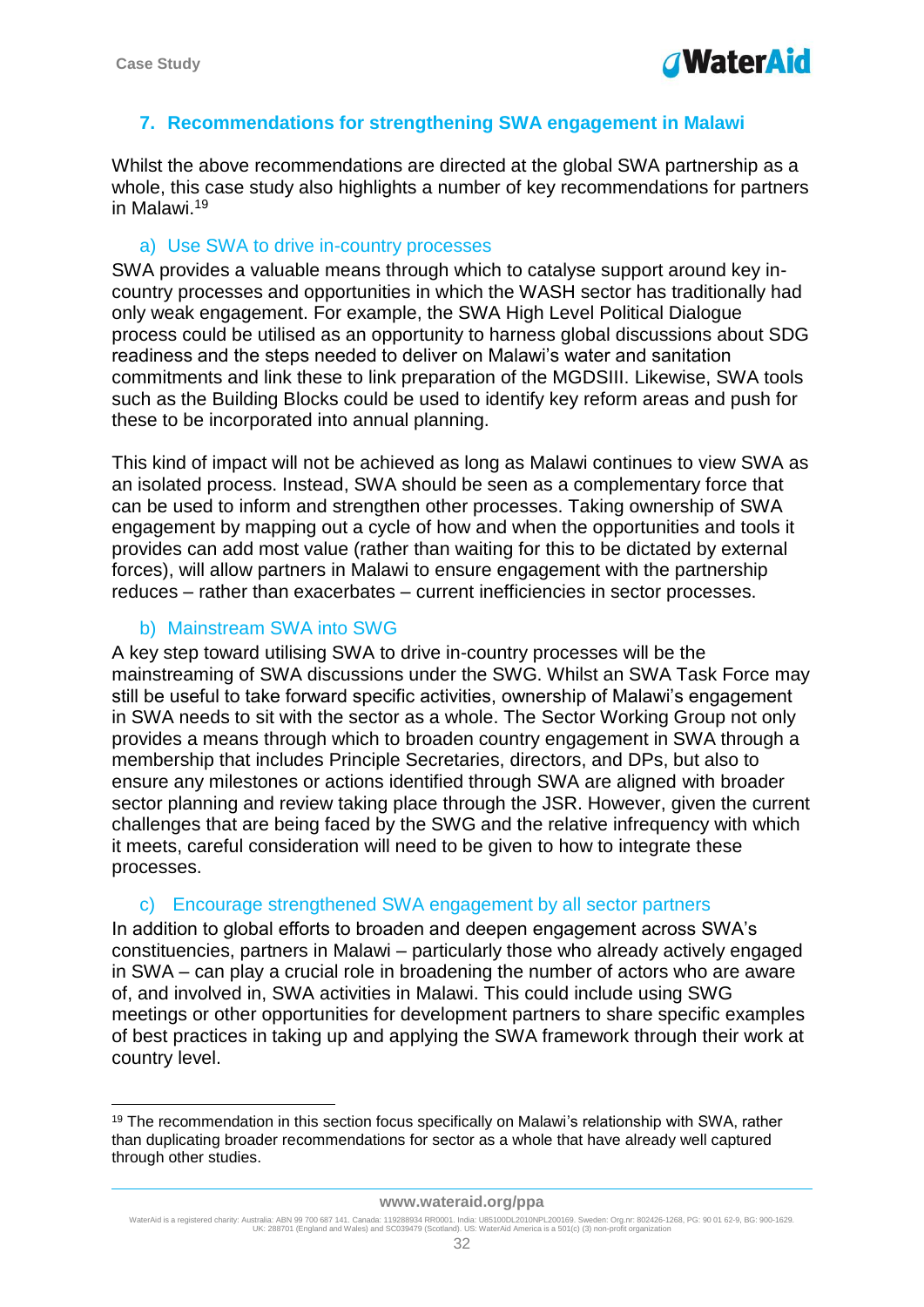# **WaterAid**

## d) Use the neutrality of SWA to rise above sector politics

By providing a common umbrella under which partners can unite, SWA offers a way to navigate some of the challenges that can undermine collaboration within the sector. This could include circumventing competition among NGOs, providing a package for activities that is not "owned" by any one DP, or providing a neutral space to reflect critically on the bottlenecks preventing progress towards a SWAp.

# e) Strengthen WESNET

There is widespread recognition and appreciation of the role played by WESNET, and the burden of expectation and responsibility placed on the network is ever growing. However, at the moment this does not seem to be translating into resources. DPs are encouraged to increase support for WESNET, both through direct financial support, and by requiring their NGO partners to subscribe and report to WESNET.

Civil society engagement in SWA in Malawi could also be strengthened by making WESNET the national SWA focal point for civil society. At the moment this role is held by an organisation that is not a WESNET member nor plugged into the sector through other channels, and this reduces the ability of CSOs stay informed and actively participating in SWA activities.

## f) Bring the Ministry of Finance back into sector discussions

There is a lot that could be done to strengthen the sector's relationship with MoF, particularly by ensuring a stronger sector voice in annual and multi-year budget processes, with lobbying based on solid programme proposals that reflect the core mandate of the ministry and are aligned with strategic priorities. Encouraging representatives of MoF to re-engage with sector discussions through fora such as the JSR would also help ensure commitments catalysed by processes like SWA have the support of treasury and are included in necessary budgets.

Further analysis of the reasons behind the recent decline in budget commitments for WASH could also help ensure mobilisation and advocacy catalysed by SWA is effectively and strategically targeted.

# g) Use the JSR as a dynamo for sector progress

Ensuring the JSR fulfils its potential as a driver of sector reform will be key to maximising the effectiveness not only of SWA engagement but of all activities in Malawi's WASH sector. Government and partners should take time to review and reach consensus on the objectives of the JSR, and agree clear steps to strengthen the processes and ensure these objectives are achieved. Key characteristics of the process should include:

- Comprehensive analysis of the sector as a whole, based on submissions of plans and reports form all partners.
- Critical reflection on sector issues and identification of solutions, rather than just reciting challenges without unpacking.
- Links to any international commitments against which the sector is required to report.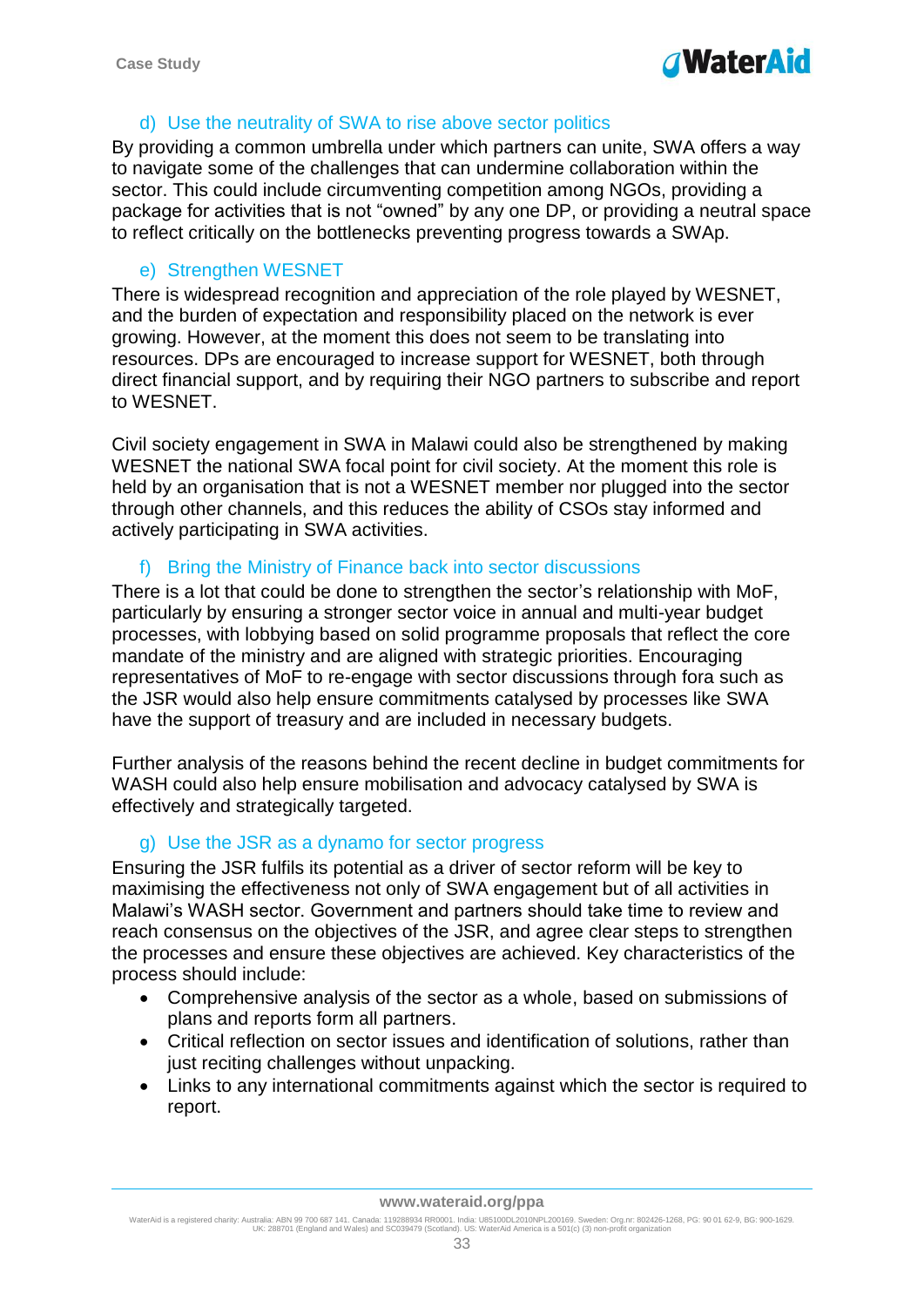

# <span id="page-33-0"></span>**8. Conclusion**

Whilst SWA has brought recognisable benefits to Malawi's WASH sector – most noticeably in catalysing WASH policy dialogue and providing a framework for discussion of sector weaknesses and blockages – it is clear that SWA is not yet achieving its ambition to catalyse the step change in sector progress needed to achieve water, sanitation and hygiene for all.

To fulfil its potential, SWA must re-orient activities to ensure its commitment to 'strengthening country processes' is operationalised. This means ensuring country processes and systems are the centre of SWA engagement, with the partnership's global activities aligned with, and acting to strengthen, country level process. In particular, it requires SWA to urgently work to strengthen links between the SWA accountability mechanism and country processes for planning, monitoring and review, and to ensure accountability initiatives at global and regional levels support and strengthen country-level accountability.

Malawi's experience also highlights the importance of continuing to deepen SWA's focus on strengthening sector building blocks and promoting the Collaborative Behaviours, utilising the global and regional reach of the partnership to provide a platform for discussion of the challenges faced in developing a functioning WASH sector and identification of the reforms needed to overcome these bottlenecks.

To support these efforts, SWA must also strengthen and broaden its engagement strategy to focus on a wider audience, ensuring there is ownership, active involvement, and accountability across all constituencies. Without the awareness and buy-in of both government and development partners at both global and country levels, SWA's ambition of strengthening country processes towards sanitation, hygiene and water for all, always and forever will remain out of reach.

#### **www.wateraid.org/ppa**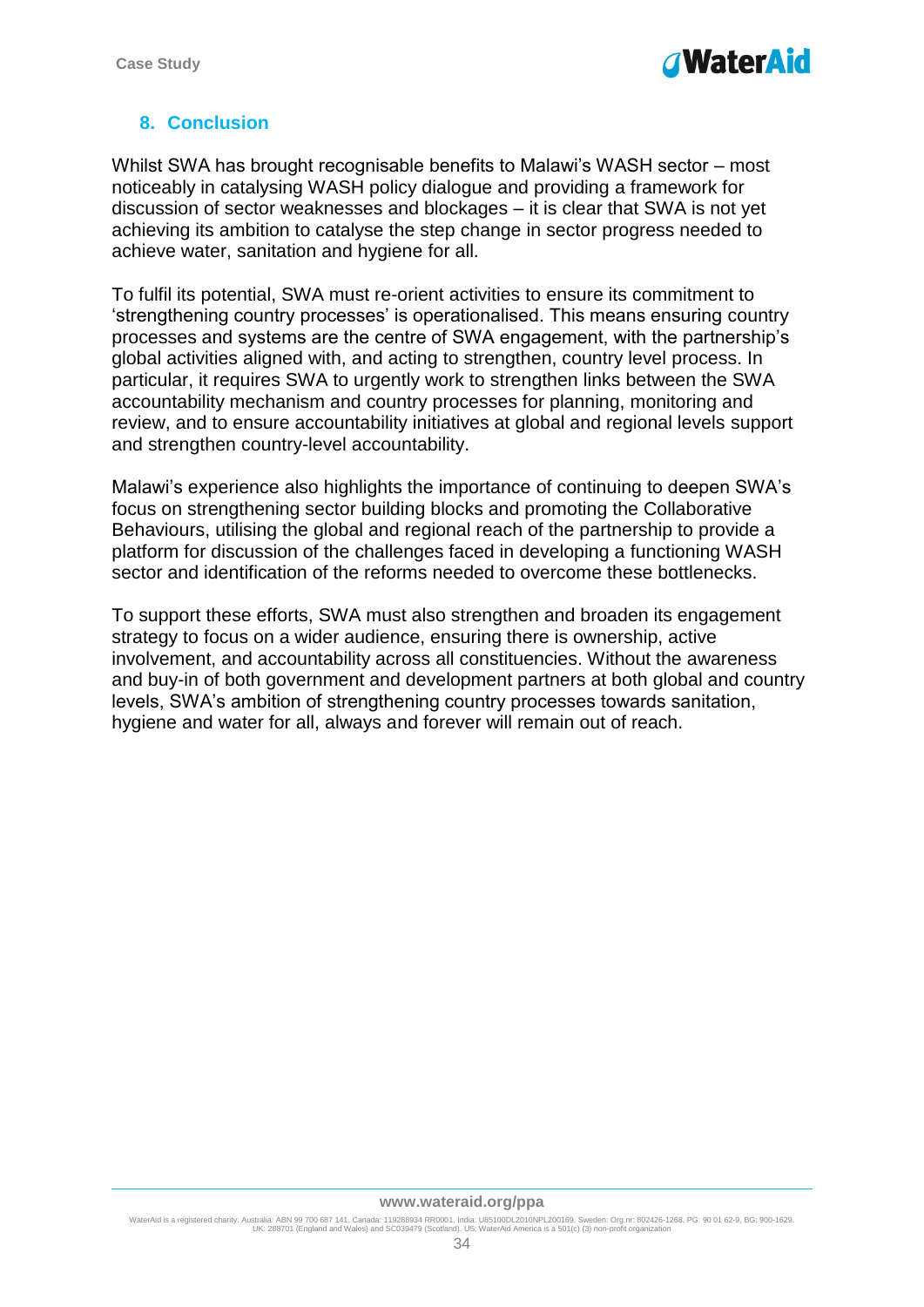# <span id="page-34-0"></span>**Bibliography**

Engineers Without Borders Canada. 2016. *Coordinating for Development with Malawi's Water sector* 

Ministry of Agriculture Irrigation and Water Development. 2012. *Malawi Water Sector Investment Plan*

Ministry of Agriculture Irrigation and Water Development. 2016. *Draft 2015/2016 Sector Performance Report for Water, Irrigation and Sanitation Sector*

Ministry of Agriculture Irrigation and Water Development. 2016. *DRAFT REPORT: Proceedings of the 2015-16 Joint Sector Review for the Irrigation, Water and Sanitation Sector* 

Sindani, F. 2016. *Water, Sanitation Policy and Governance II project Evaluation Report – June 2016* WaterAid

SWA Task Force. 2017. *Malawi's SWA Country Overview Paper*

WESENT. 2015. *2014/15 WESNET WASH Budget Analysis*

#### **www.wateraid.org/ppa**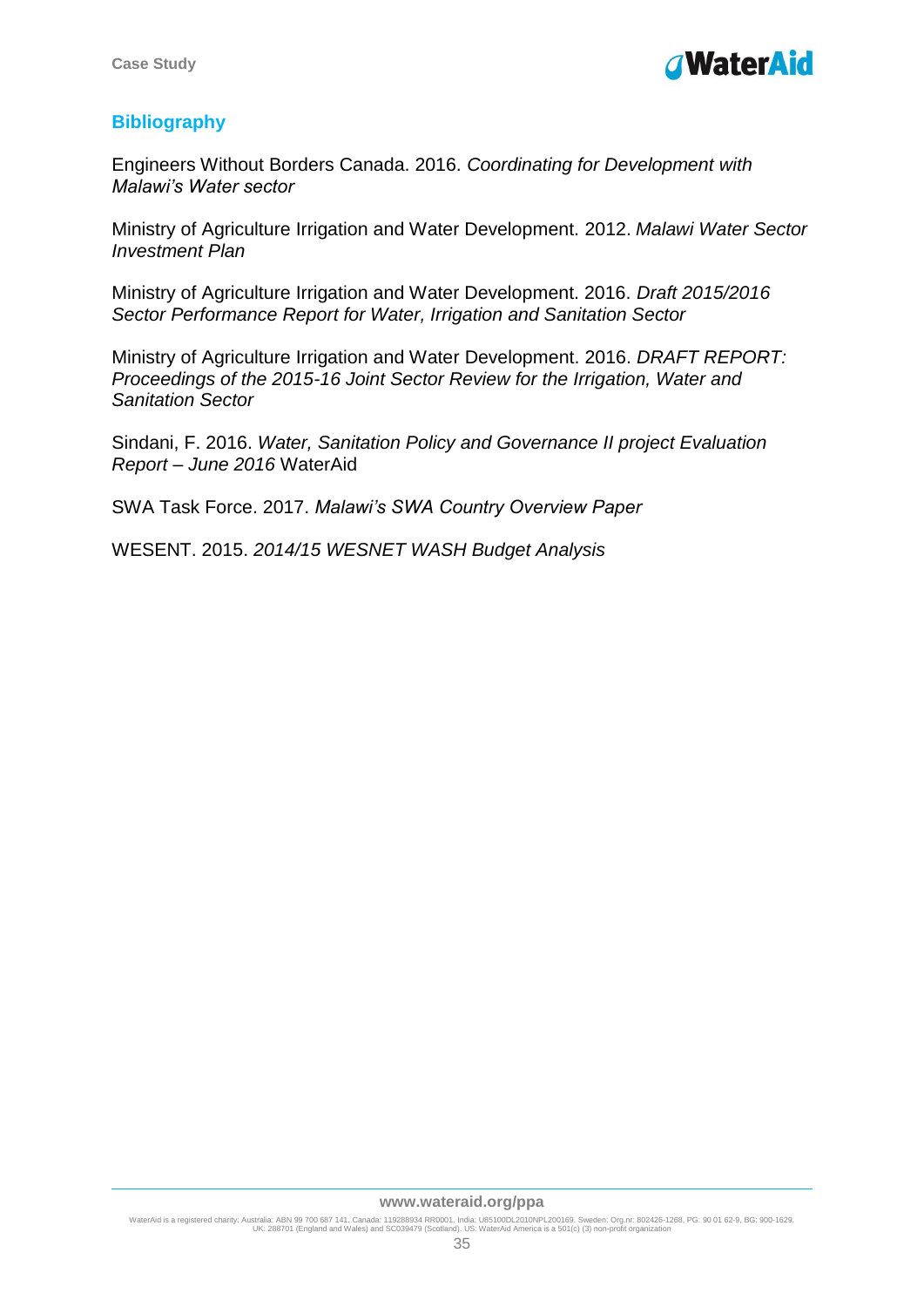

# <span id="page-35-0"></span>**Annex 1: List of Interviewees**

| 1. Godfrey Kapalamula                                                                  |
|----------------------------------------------------------------------------------------|
| Senior Programme Officer (Infrastructure & Water), JICA Malawi Office                  |
| 2. Takeshi Higo                                                                        |
| <b>JICA / Water Resources Advisor, MoAIWD</b>                                          |
| 3. Vera N'goma                                                                         |
| Team Leader, Human Development Team, DFID                                              |
| 4. Elia Chimulambe                                                                     |
| Preventative Health Programme Manager / WASH Advisor, DFID                             |
| 5. Blessius Tauzie                                                                     |
| <b>WASH Specialist, unicef Malawi</b><br>6. Paulos Workneh                             |
| Chief of WASH, unicef Malawi                                                           |
| 7. Emma M. Mbalame                                                                     |
| Deputy Director Water Supply Services, MoAIWD                                          |
| 8. Mr. Thanasius Sitolo                                                                |
| <b>MoAIWD</b>                                                                          |
| 9. Sydney Byrns                                                                        |
| Program Director, Engineers Without borders / WASH Catalysts Malawi                    |
| 10. Gift D. Sageme                                                                     |
| Chief Executive Office, Central Region Water Board                                     |
| 11. Josses Mugabi<br>Senior Water & Sanaition Specialist, The World Bank               |
| 12. Maclenan Guy Nyang'wa                                                              |
| Director of Technical Services, Lilongwe Water Board                                   |
| 13. Dr Storn Kabuluzi,                                                                 |
| Director of Preventative Health Services, Ministry of Health                           |
| 14. Dr Charles C.V. Mwansambo                                                          |
| Chief of Health Services, Ministry of Health                                           |
| 15. Tiyese Zumu-Mwale                                                                  |
| <b>Country Director, PumpAid</b>                                                       |
| 16. Benson Bumbe Nkhoma                                                                |
| Princpile Water & Sanitation Specialist, African Development Bank<br>17. George Chande |
| Deputy Director of Planning, Department of Irrigation and Water development,           |
| <b>MoAIWD</b>                                                                          |
| 18. Chrispin Bokho                                                                     |
| <b>Water and Environmental Sanitation Network</b>                                      |
| 19. Goodluck Chaphulika                                                                |
| MoAIWD Desk Officer, Ministry of Finance                                               |
| 20. Ngabaghila Chatata                                                                 |
| <b>WSSCC</b>                                                                           |
| 21. Lucy Mungoni                                                                       |
| <b>USAID Malawi</b><br>22. Kate Harawa                                                 |
| Country Director, Water for People                                                     |
| 23. Moses Aaron Zuze                                                                   |
| Ministry of Local Government                                                           |

WaterAid is a registered charity: Australia: ABN 99 700 687 141. Canada: 119288934 RR0001. India: U85100DL2010NPL200169. Sweden: Org.nr: 802426-1268, PG: 90 01 62-9, BG: 900-1629.<br>UK: 288701 (England and Wales) and SC0394